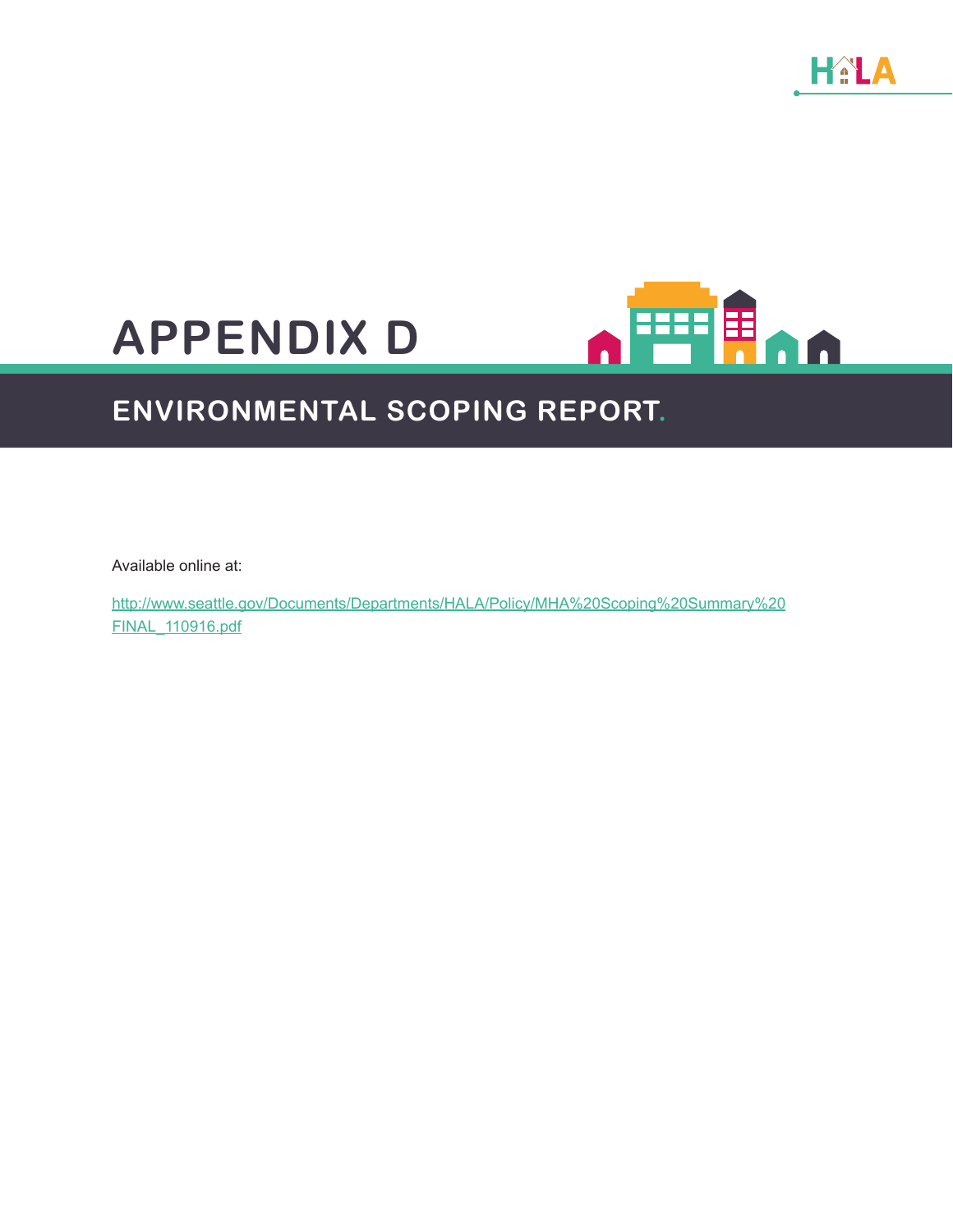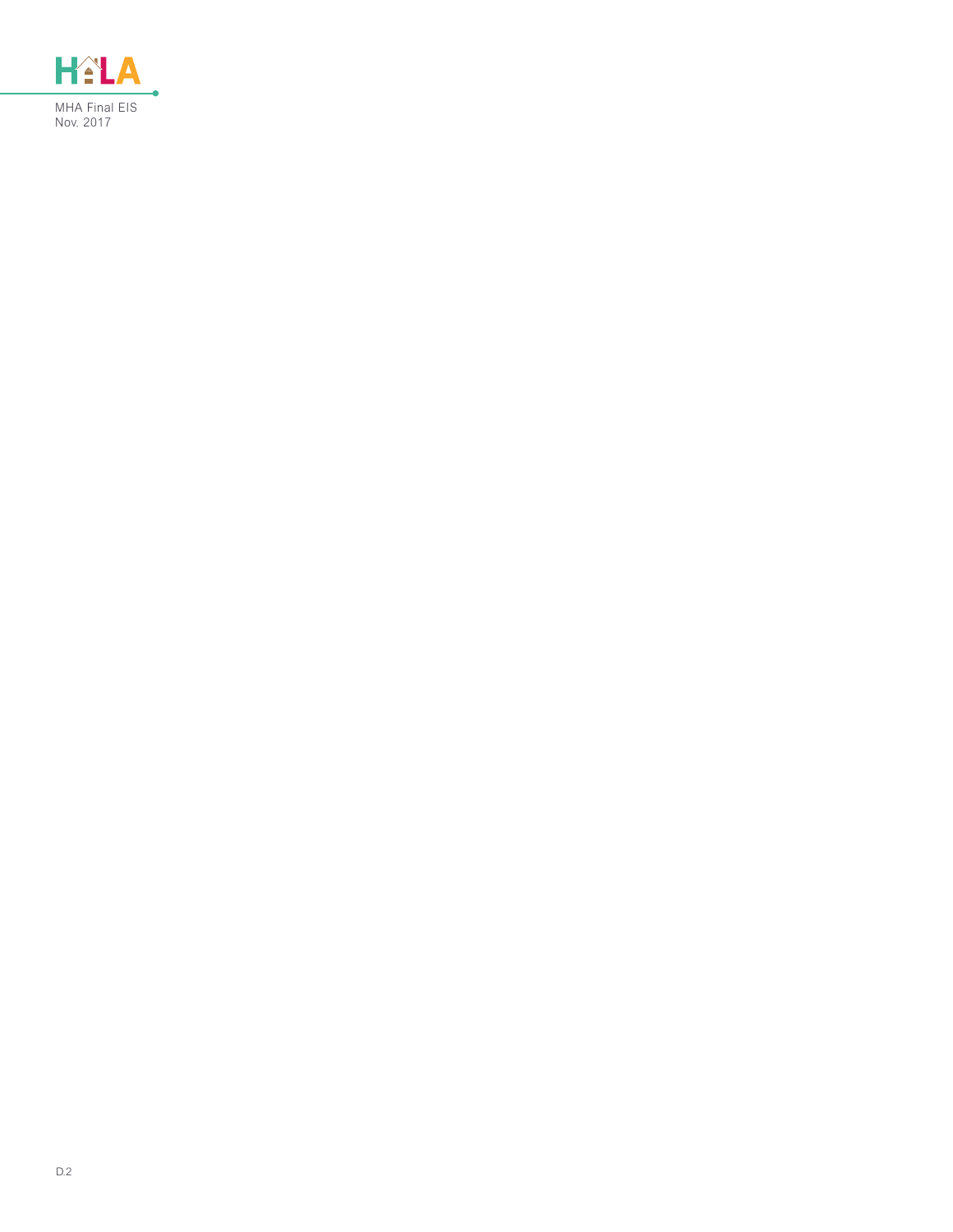## MANDATORY HOUSING AFFORDABILITY EIS SCOPING SUMMARY

City of Seattle, Office of Planning and Community Development | November 9, 2016

### **1 INTRODUCTION**

The City of Seattle is proposing amendments to the Land Use Code to implement Mandatory Housing Affordability (MHA) for multifamily and commercial development meeting certain thresholds. MHA would require developers either to build affordable housing on-site or to make an in-lieu payment to support the development of affordable housing throughout the city. MHA is expected to create a total of 6,000 new affordable homes over the next 10 years for lowincome families and individuals.

To implement MHA, the City would make changes to the Land Use Code to grant additional development capacity in existing commercial and multifamily zones and in areas currently zoned single family in existing or expanded urban villages. A summary of the current draft of the additional development capacity in each zone can be found at [http://www.seattle.gov/hala/focus-groups#MHA%20Development%20Examples.](http://www.seattle.gov/hala/focus-groups#MHA%20Development%20Examples)

The City is proposing to prepare an Environmental Impact Statement (EIS) that will analyze three alternatives and identify the impacts of each alternative. Alternatives to be addressed in the EIS include *No Action*, or continued growth as guided by the City's Comprehensive Plan and Land Use Code standards; and two *action alternatives* that will consider growth under different development patterns and Land Use Code standards. The No Action alternative includes the 20 year growth estimate of 70,000 additional households, consistent with the *Seattle 2035 Comprehensive Plan*, and no MHA. The two Action alternatives both consider increased amounts of growth compared to the No Action alternative and implementation of MHA to create at least 8,400 affordable homes citywide.<sup>1</sup> The alternatives differ in whether MHA is implemented and

*<sup>1</sup> These are citywide estimates; estimates would be lower for the particular alternatives being evaluated. MHA is expected to yield approximately 6,000 new affordable homes over the next 10 years. For purposes of this EIS analysis, this number has been extrapolated to maintain consistency with the Seattle 2035 Comprehensive Plan's 20-year*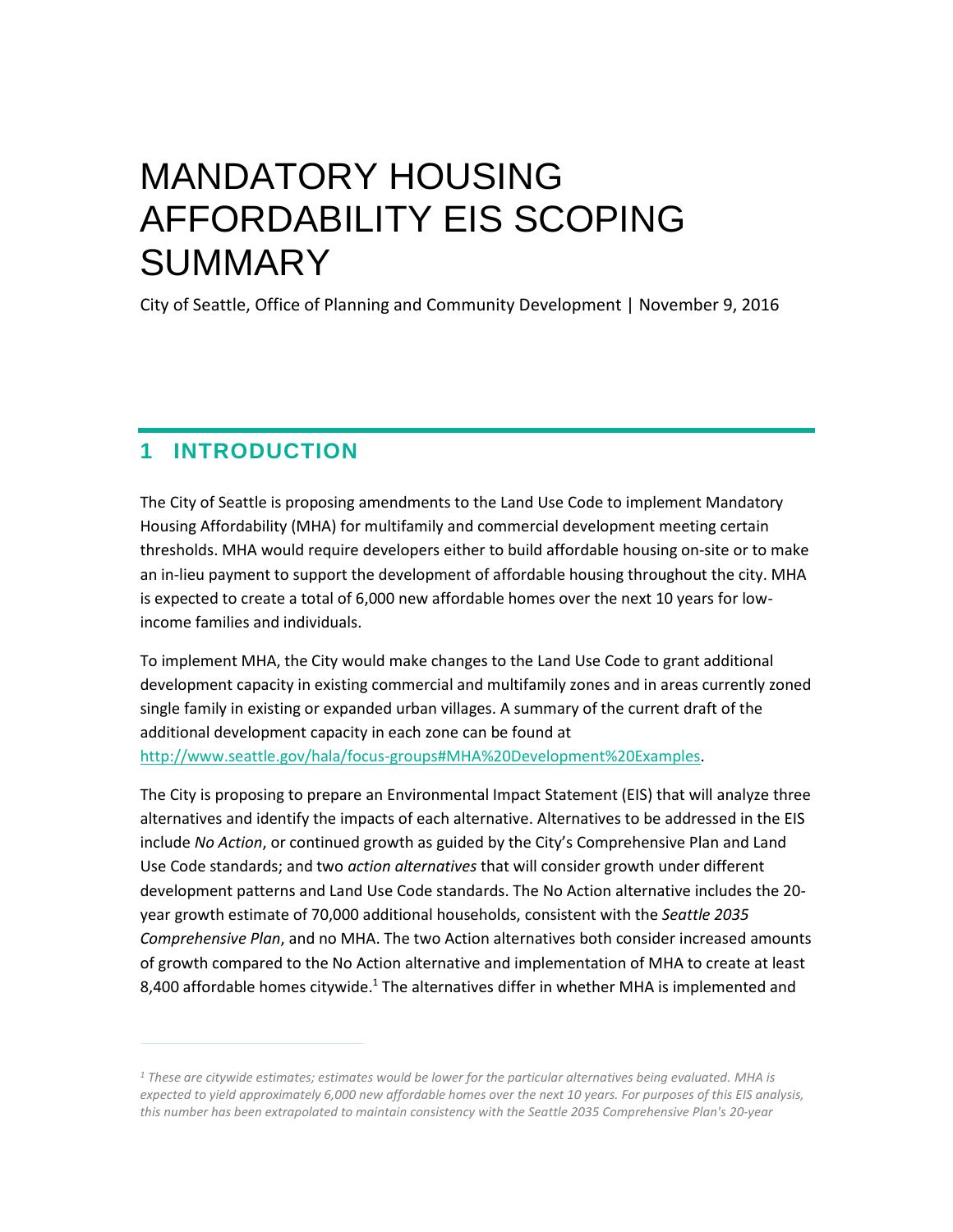

how growth and affordable homes are distributed among urban villages. Both action alternatives will evaluate increases in the maximum height and floor area limits in commercial and multifamily zones, as well as single family zones in designated urban villages and potential urban village expansion areas identified in the *Seattle 2035 Comprehensive Plan*. The primary difference between the two Action alternatives is the intensity and location of land use changes, including the extent of potential urban village boundary expansions. The proposal considered in this EIS does not include the Downtown or South Lake Union neighborhoods or the core of the University District.

The EIS analysis will incorporate and leverage information and analyses contained in the recent *Seattle 2035 Comprehensive Plan EIS* (2016), *Growth and Equity Analysis* (2016), and other recent city studies and plans.

## **2 EIS SCOPING**

Scoping is the process of identifying the elements of the environment to be evaluated in an EIS. Scoping is intended to help identify and narrow the issues to those that are significant. Scoping includes a public comment period so that the public and other agencies can comment on key issues and concerns. Following the comment period, the City considers all comments received and determines the scope of review for the environmental analysis.

The City issued a Determination of Significance/Scoping Notice for MHA on July 28, 2016, and made it available to the public through a variety of methods (see Attachment 1). The Scoping Notice states that the EIS will consider potential impacts associated with land use, housing and socioeconomics, aesthetics and height/bulk/scale, historic resources, open space and recreation, transportation, public services, and utilities. The scoping period closed on September 9, 2016.

During the scoping period, comments were invited through the project website, via mail and email, at four HALA Community Focus Groups held in August, and at two tabling events held at the Seattle Summer Parkways in Rainier Valley on August 13, 2016, and in Ballard on August 27, 2016. Materials from the tabling events are contained in Attachment 2. In total, the City received 59 scoping comments. Summarized public scoping comments and responses to these comments are shown in the table on the following page.

All comments are summarized in Section 3 (Table of Comments) in this Scoping Summary. All letters and emails, as well as written comments received at the scoping events, may be reviewed with advance notice (contact Geoffrey. Wentlandt@seattle.gov).

l

*planning horizon. For this reason, the City estimates approximately 8,400 affordable homes will be added within 20 years.*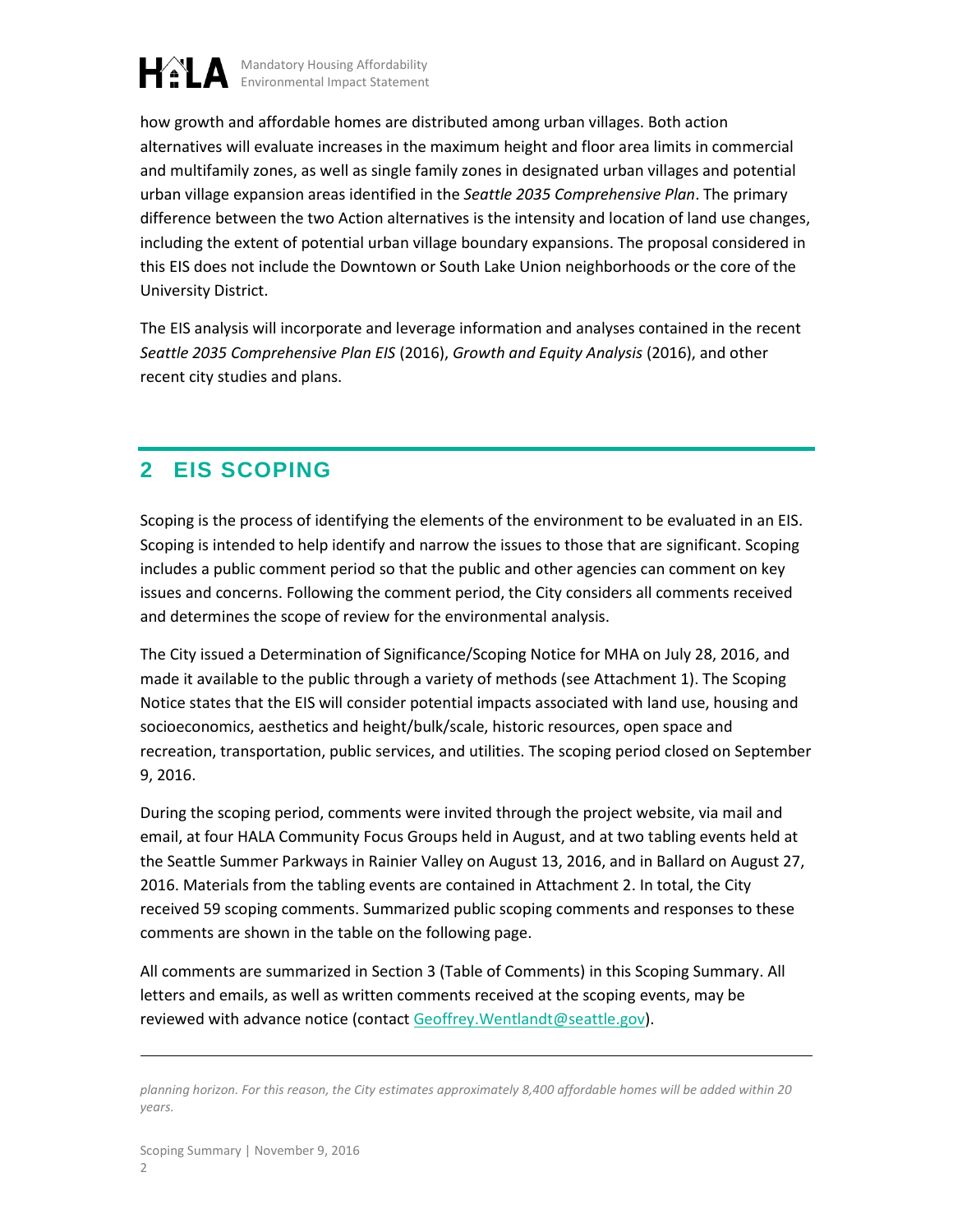

In response to the comments received through the scoping process, the City will make adjustments to the analysis of the environmental elements in the proposed EIS scope and the formulation of the action alternatives, compared to what was outlined in the Scoping Notice. Responses to comments in Section 3 below document areas where the City will make adjustments.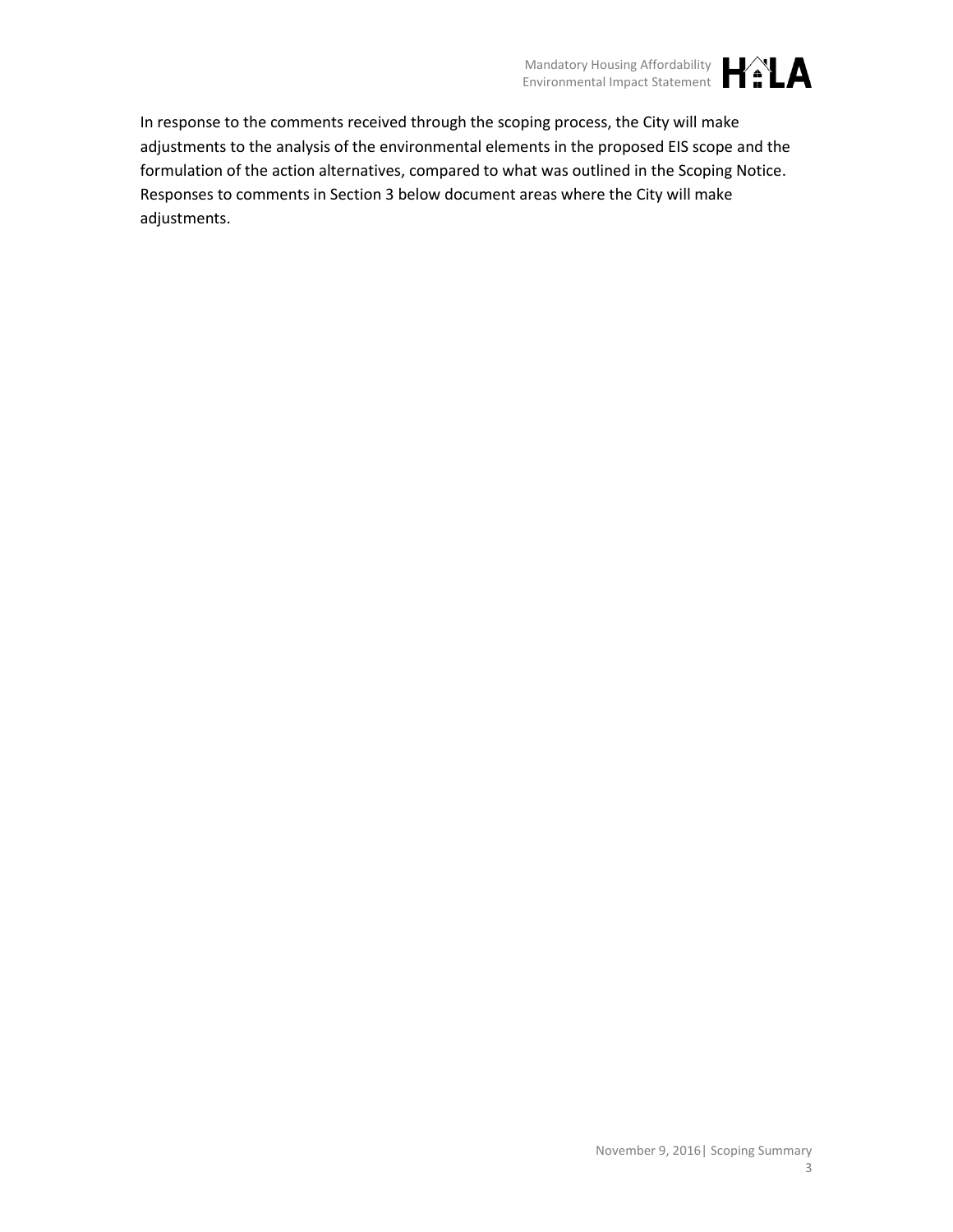### **3 TABLE OF COMMENTS**

The following tables summarize comments by EIS element/topic, with the City's response to comments provided below each table.

#### **Overall Approach**

| <b>EIS TOPIC</b>            | <b>COMMENTS</b>                                                                                                              |
|-----------------------------|------------------------------------------------------------------------------------------------------------------------------|
| <b>Approach to Analysis</b> | Consider impacts for each urban village individually                                                                         |
|                             | Consider citywide and regional impacts                                                                                       |
|                             | Establish clear baselines for analyzing impacts in each urban village                                                        |
|                             | Analyze existing conditions and impacts for each block of each urban village                                                 |
|                             | Conduct a separate EIS for each area proposed to have zoning changes                                                         |
|                             | Eliminate vague terms such as "slightly higher," "slightly more floor area," or "certain zones"                              |
|                             | Include current projects under development in calculations of density and growth models, in addition to the projected growth |

#### **Response:**

- While the proposal considered in this EIS is for a very broad geographical area, where information is available and would help in understanding potential impacts of the alternatives, smaller geographic areas may be examined. These include, for example, urban villages, police precincts and fire service battalions.
- The analysis will include documentation of existing conditions and identification of threshold for determining significance of impacts.
- The description of the proposal and alternatives will quantify proposed building height limits, affected zones and other data as available. The environmental analysis will quantify data and conclusions to the extent that reliable quantifiable data is available and would help inform the discussion. Where reliable quantitative data is not available, environmental analysis will rely on a qualitative and comparative review of alternatives. As established in the SEPA Rules, this is appropriate for a programmatic analysis of a legislative proposal of this scale.
- Each action alternative will be associated with a detailed zoning map and urban village boundary expansion map. Amounts and distribution of estimated growth, as well as affordable housing quantities, will be provided based on the detailed maps, and include estimations for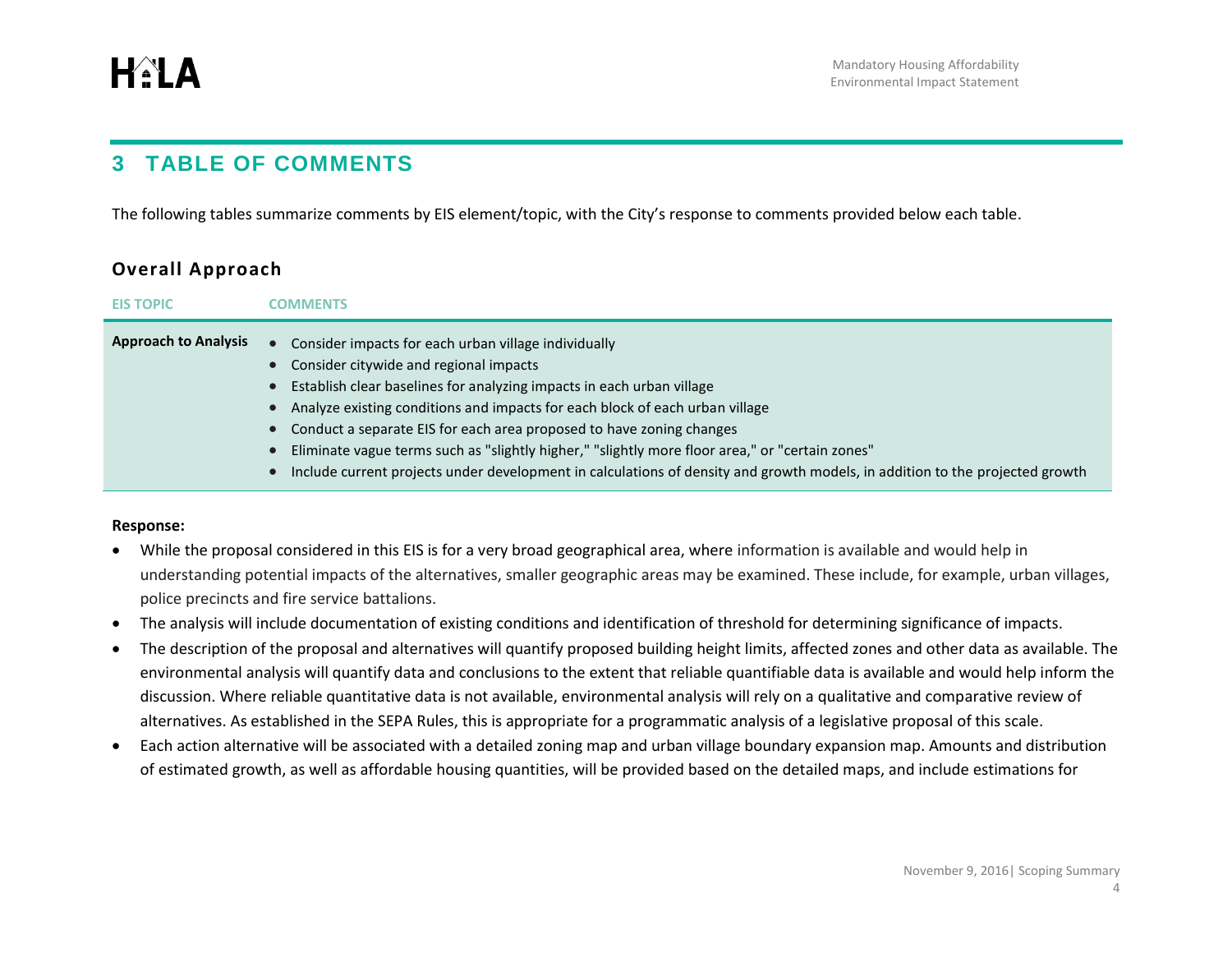

urban villages individually. To the extent possible, if the potential for any acute localized impacts are identified for any of the elements of the environment reviewed, discussion of such localized impacts and mitigating measures may be included.

Pipeline development proposals will be considered in estimating future growth estimates.

#### **Alternatives**

| <b>EIS TOPIC</b>    | <b>COMMENTS</b>                                                                                                                                                                                                                                                                                                                                                                                                                                                                                                                                                                                                                                                                                                                                                                                                                      |
|---------------------|--------------------------------------------------------------------------------------------------------------------------------------------------------------------------------------------------------------------------------------------------------------------------------------------------------------------------------------------------------------------------------------------------------------------------------------------------------------------------------------------------------------------------------------------------------------------------------------------------------------------------------------------------------------------------------------------------------------------------------------------------------------------------------------------------------------------------------------|
| <b>Alternatives</b> | Include alternative(s) where growth exceeds projections<br>$\bullet$<br>• Study alternatives that include more affordable housing, with lower AMI thresholds<br>Broaden the range of alternatives<br>• Consider an alternative that doesn't require demolition of existing housing stock or historic buildings<br>• Consider alternative(s) that do not increase allowable height, floor area, or building footprint through upzones<br>Consider alternative(s) that require builders to provide affordable housing on site, rather than in-lieu fees<br>$\bullet$<br>Include an alternative that focuses on non-Mandatory Inclusionary Zoning policy, like expanding the Multifamily Tax Exemption<br>program<br>Consider an alternative that limits growth to the types and amounts of growth in the individual neighborhood plans |

#### **Response:**

- Each alternative will be associated with a detailed zoning proposal and the alternatives will include a range of growth projections generated from these specific zoning proposals, including projections that exceed the 2035 Comprehensive Plan growth estimates.
- Consistent with SEPA Rules, the EIS will consider a reasonable range of alternatives consistent with the objectives of the proposed action. The proposed action is Mandatory Housing Affordability (MHA) consistent with the State authorized incentive program pursuant to RCW 36.70A.540 that will achieve at least 8,400 affordable homes over a 20-year period. The proposal will consider variations that can achieve the stated objective.
- The No Action Alternative, which is one of the EIS alternatives, will consider no increase in height, floor area or building footprint because of MHA. The No Action alternative includes the City's existing Incentive Zoning program.
- The proposal is not intended to limit or slow growth, so an alternative that limits growth in individual neighborhoods is not included.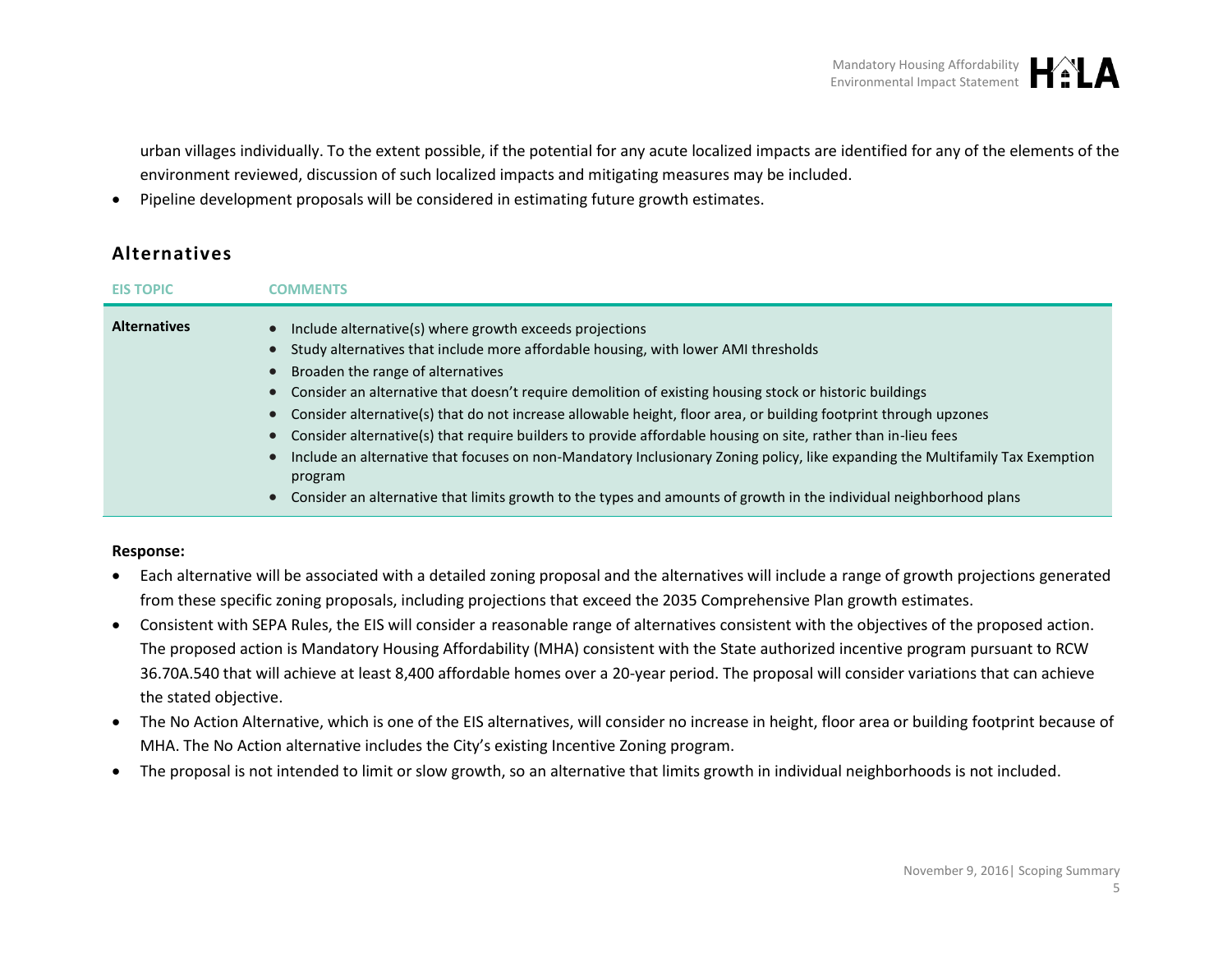The MFTE program and other suggested programs are outside of the scope of the proposed action and are therefore not included in the alternatives.

#### **Housing and Socioeconomics**

| <b>EIS TOPIC</b>          | <b>COMMENTS</b>                                                                                                                                                                                                                                                                                                                                                                                                                                                                                                                                                                                                                                                                                                                                                                                                                                                                                                                                                                                                                                                                                                                                                                                                                                                      |
|---------------------------|----------------------------------------------------------------------------------------------------------------------------------------------------------------------------------------------------------------------------------------------------------------------------------------------------------------------------------------------------------------------------------------------------------------------------------------------------------------------------------------------------------------------------------------------------------------------------------------------------------------------------------------------------------------------------------------------------------------------------------------------------------------------------------------------------------------------------------------------------------------------------------------------------------------------------------------------------------------------------------------------------------------------------------------------------------------------------------------------------------------------------------------------------------------------------------------------------------------------------------------------------------------------|
| <b>Affordable Housing</b> | Address increased housing affordability for a range of people (economically diverse, culturally diverse, all ages, various physical<br>$\bullet$<br>abilities, etc.)<br>Consider the risk that MHA may result in a net zero or net loss in affordable housing<br>$\bullet$<br>Include the ratio of affordable housing produced under HALA relative to market priced housing produced<br>$\bullet$<br>Analyze the impacts of increased residential development on current rental units - consider rent control<br>$\bullet$<br>Could a fee or tax such as Vancouver's be considered for individuals or companies from out-of-state or out-of-country buying up<br>Seattle's real estate?<br>If we continue to have an overall regulatory environment where the supply of new housing is not keeping up with demand, we<br>$\bullet$<br>will continue to see a meteoric escalation in the cost of housing<br>Do not replace the current housing mix with more expensive multifamily housing<br>$\bullet$<br>Need more mid-income housing<br>$\bullet$<br>MHA driven development will accelerate our loss of moderately priced homes and decrease housing diversity<br>$\bullet$<br>Home ownership is not attainable or affordable for mid-income families<br>$\bullet$ |
| <b>MHA Requirements</b>   | State MHA-R project objectives and basis for claims that 6,000 new affordable homes will be added over the next 10 years<br>$\bullet$<br>Distribute where affordable housing is built with developer fees - where will the fees be spent?<br>$\bullet$<br>Will MHA payments create public housing and/or permanently affordable housing?<br>$\bullet$<br>In-lieu fees delay the creation of affordable homes in comparison to developer built affordable homes<br>$\bullet$<br>Allowing developers to pay in-lieu fess instead increases the socioeconomic segregation of neighborhoods<br>$\bullet$<br>Consider that higher fees in areas "at risk of displacement" will discourage investment in new housing in poorer less developed<br>$\bullet$<br>neighborhoods<br>Renters and homebuyers end up paying for the additional cost to developers from policies and constraints<br>$\bullet$<br>Mandatory Inclusionary Zoning is bad housing policy as it inflates the price of market rate housing all over the city                                                                                                                                                                                                                                              |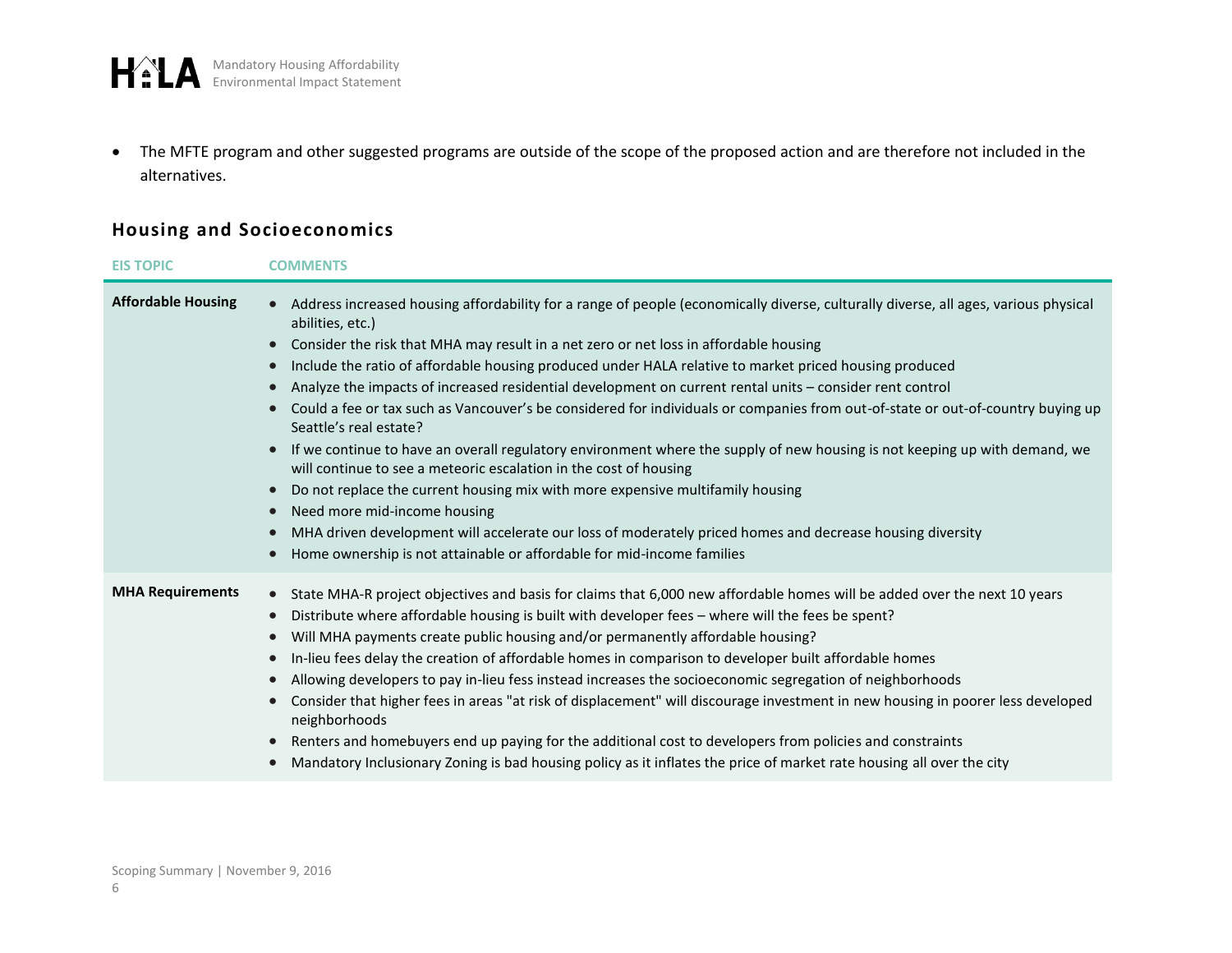| <b>EIS TOPIC</b>                                                 | <b>COMMENTS</b>                                                                                                                                                                                                                                                                                                                                                                                                                                                                                                                                                                                                                                                                                                                                                                                                                                                                                                                                                                                                                                               |
|------------------------------------------------------------------|---------------------------------------------------------------------------------------------------------------------------------------------------------------------------------------------------------------------------------------------------------------------------------------------------------------------------------------------------------------------------------------------------------------------------------------------------------------------------------------------------------------------------------------------------------------------------------------------------------------------------------------------------------------------------------------------------------------------------------------------------------------------------------------------------------------------------------------------------------------------------------------------------------------------------------------------------------------------------------------------------------------------------------------------------------------|
| Equity,<br>Displacement, and<br>Vulnerable<br><b>Populations</b> | Describe any perceived implication for the principles of the Race and Social Justice Initiative<br>Accurately identify areas with a high risk of displacement<br>$\bullet$<br>Distinguish displacement caused by development (physical) from displacement due to rising housing prices (economic)<br>Refine the Growth and Equity Analysis to more accurately reflect displacement risks by geographic sub-region within urban villages<br>$\bullet$<br>Address the growing economic disparity in "hot development" neighborhoods<br>$\bullet$<br>Consider the recent history of gentrification within each urban village<br>$\bullet$<br>Consider options for allowing displaced families to remain in the same area<br>Expand urban village boundaries in strategic ways that limit impacts on vulnerable areas<br>$\bullet$<br>Provide support for homeless communities (like tent cities) moving into more long-term housing<br>$\bullet$<br>Explain how the City will track economic displacement due to rising rents, property taxes, etc.<br>$\bullet$ |
| Jobs/Business                                                    | Consider the displacement of small businesses in urban villages due to escalating rents and increased property taxes<br>$\bullet$<br>Address the design standards and planning needed to include affordable commercial spaces<br>$\bullet$<br>Consider the availability of "average" jobs - working class families won't be able to buy even if housing becomes more<br>affordable if they don't have access to jobs                                                                                                                                                                                                                                                                                                                                                                                                                                                                                                                                                                                                                                          |

#### Housing Affordability

- Housing affordability review will include an analysis of neighborhood socio-economic characteristics, current housing affordability, and the relative potential for displacement due to growth. The analysis will include an estimate of housing with potential to be demolished and replaced by redevelopment in order to characterize the potential loss of existing affordable homes. In addition, the analysis will quantify new market rate and affordable housing that is likely to be produced and discuss the likely geographic distribution of new affordable housing at income levels served by the MHA.
- Several comments suggest measures to support housing affordability separate from the MHA proposal. Potential actions outside of the scope of the proposed action are not included in the alternatives, but may be identified as possible mitigating measures.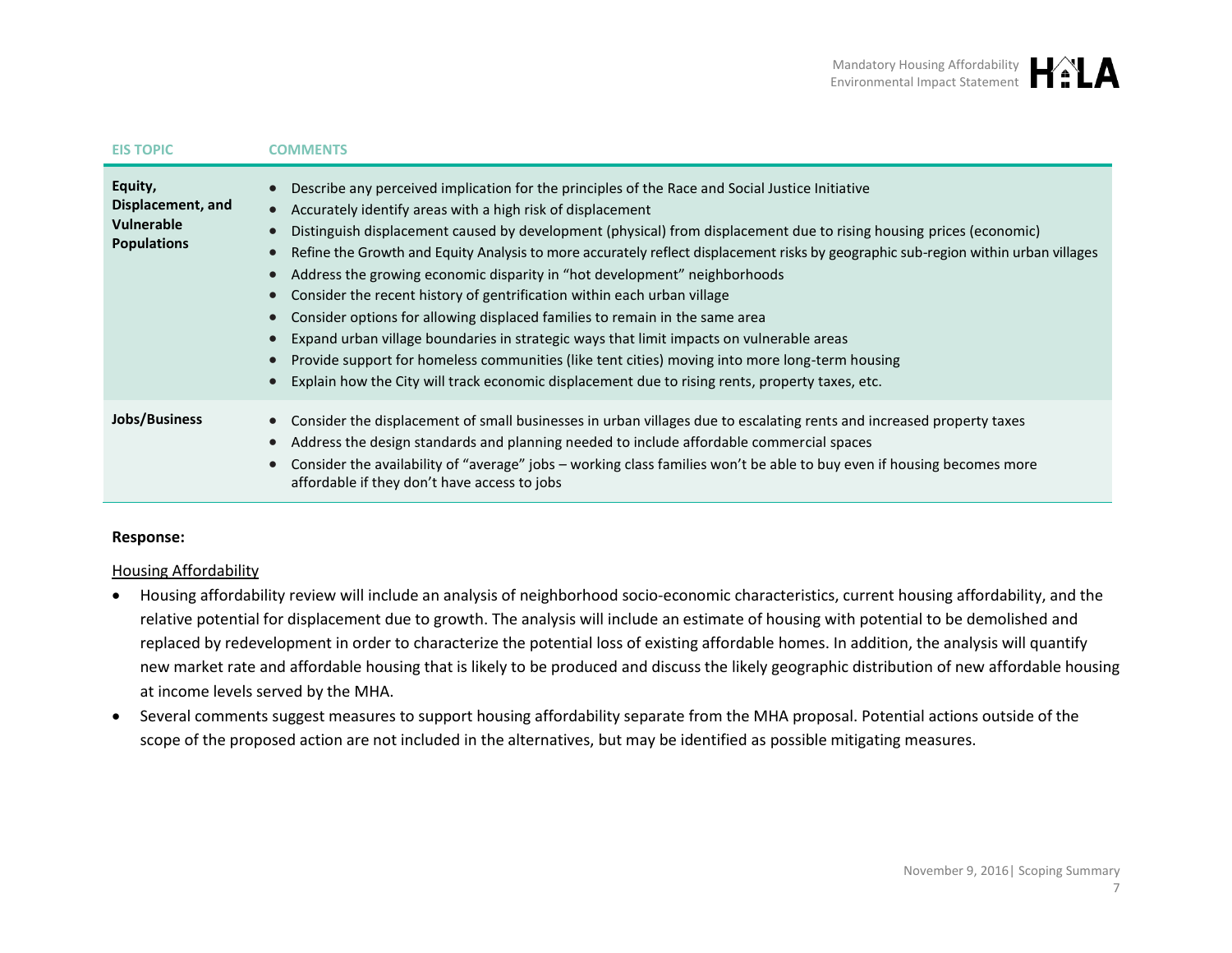#### MHA Requirements

- MHA-R objectives and basis for the 10 year 6,000 new affordable homes estimate will be described in the description of the alternatives chapter of the EIS.
- Several comments raise questions about how MHA will be implemented and administered. The EIS will include a full description of the proposed implementation of MHA.

#### Equity/Displacement/Vulnerable Populations

- The EIS analysis will leverage and build upon the City's Growth and Equity analysis to examine neighborhood socio-economic characteristics within the study area, current housing affordability, and the relative potential for displacement due to growth.
- The consistency of the proposal with the Race and Social Justice Initiative will be considered in the EIS Plans and Policies analysis.
- The EIS analysis will include analysis of the potential for direct displacement due to demolition.
- The analysis will include discussion of the potential for economic displacement in addition to discussion of direct physical displacement.
- Several comments propose measures, such consideration of urban village boundary expansions, to limit impacts on displacement. These measures will be considered for incorporation into the alternatives, and will be varied to determine the effectiveness of such measures to address displacement. Such actions may also be considered as mitigation measure to reduce impacts of the alternatives.
- The proposal considered in this EIS is intended to serve low-income households. Other programs in the City provide services to support the homeless in transitioning to long-term housing.
- In addition to the EIS process, the City is undertaking a companion report that focuses on a broader discussion of anti-displacement measures and identifies strategies for increasing access to opportunity for marginalized populations. This will include discussion of economic and cultural displacement. The companion study will explore a broad range of strategies to mitigate displacement not limited to housing strategies.

#### Jobs/Businesses

 The analysis will include a review of income and demographic characteristics of Seattle's population, based on the analysis contained in the Comprehensive Plan EIS.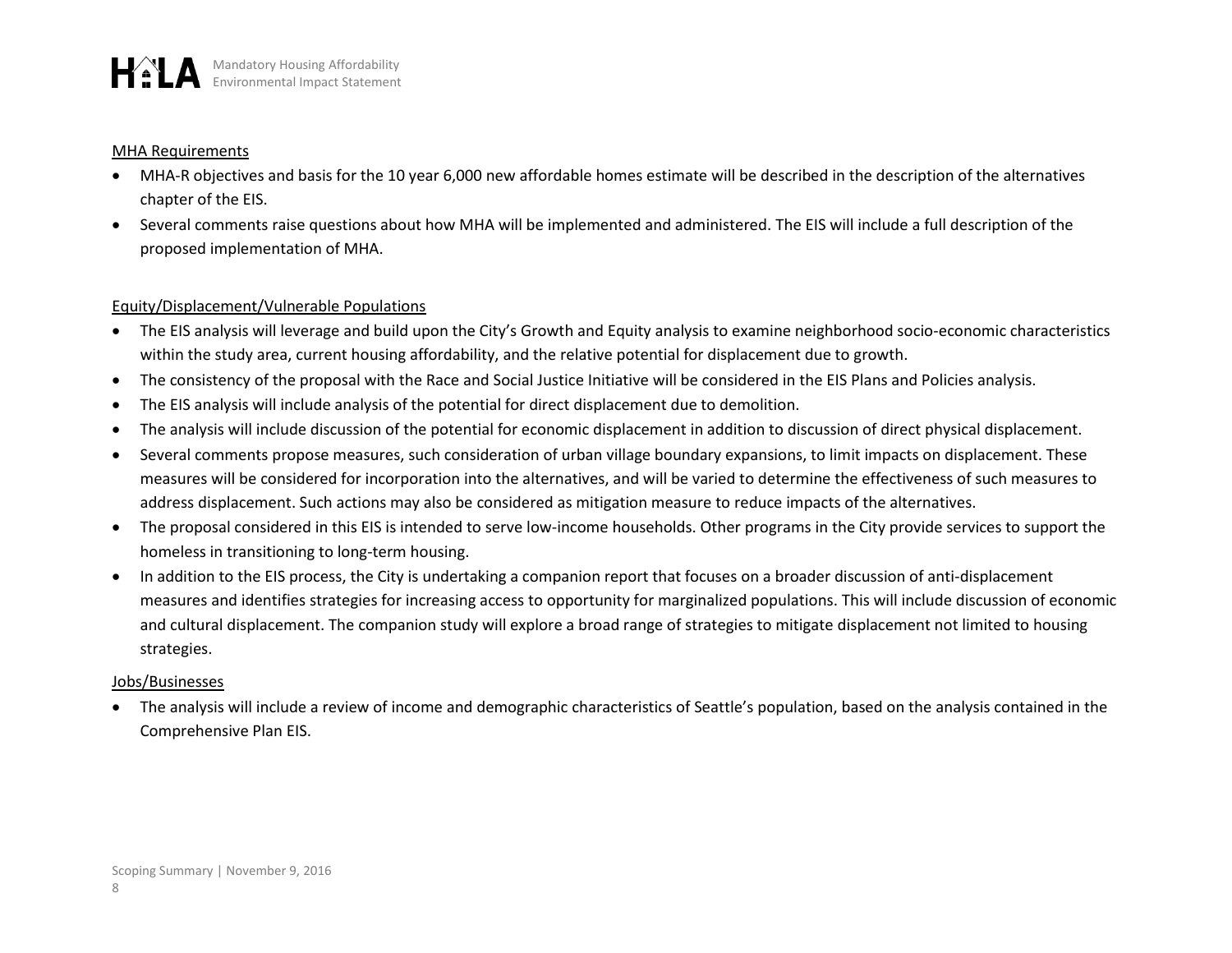

#### **Land Use**

| <b>EIS TOPIC</b>                              | <b>COMMENTS</b>                                                                                                                                                                                                                                                                                                                                                                                                                                                                                                                                                                                                                                                                                                                                                                                                                                                                                                                                                                                                          |
|-----------------------------------------------|--------------------------------------------------------------------------------------------------------------------------------------------------------------------------------------------------------------------------------------------------------------------------------------------------------------------------------------------------------------------------------------------------------------------------------------------------------------------------------------------------------------------------------------------------------------------------------------------------------------------------------------------------------------------------------------------------------------------------------------------------------------------------------------------------------------------------------------------------------------------------------------------------------------------------------------------------------------------------------------------------------------------------|
| <b>Zoning and Land Use</b><br><b>Patterns</b> | There are enough properties already zoned multifamily and LR to provide the affordable homes needed<br>$\bullet$<br>Zoning changes could have dramatic effects on the distribution of growth and impacts<br>Require zoning changes to go through individual neighborhood plans<br>The proposed zoning changes do not take livability values into account<br>Consider the impacts of institutional overlays<br>Allow density but slow it's pace to avoid unintended consequences<br>Don't just put density on arterials and don't turn all arterials into upzones<br>Limit allowed density (number of people per lot) of single family lots and LR1 in single family areas<br>$\bullet$<br>Provide transition areas to single family properties<br>Distribute growth/density throughout the city<br>Increase allowable height and FAR in multifamily and single family zones (infill) to accommodate current and forecasted<br>$\bullet$<br>population growth and support increases in services, transit, diversity, etc. |
| <b>Single Family Areas</b>                    | Analyze expanding MHA into single family zones outside of urban villages<br>$\bullet$<br>Complete an inventory of the current number of single-family residences in LR1 zones<br>Single family homes are an important part of affordable housing options<br>Redevelopment of single family areas, whether near or in urban villages, should not be a City policy                                                                                                                                                                                                                                                                                                                                                                                                                                                                                                                                                                                                                                                         |
| <b>Plans and Policies</b>                     | Include evaluation of the relative compliance of the alternatives with the Comprehensive Plan<br>$\bullet$<br>Compliance with HUD Fair Housing rules<br>Opposition to Seattle 2035 policy LU 7.3 in general and to proposed amendments to support redevelopment in single-family<br>areas near urban villages (not just inside)                                                                                                                                                                                                                                                                                                                                                                                                                                                                                                                                                                                                                                                                                          |

#### **Response:**

 The land use analysis will include a review of compatibility of the proposal and alternatives with the existing and planned zoning designations and land use patterns, potential land use conflicts and impacts on overall growth distribution for all alternatives. This analysis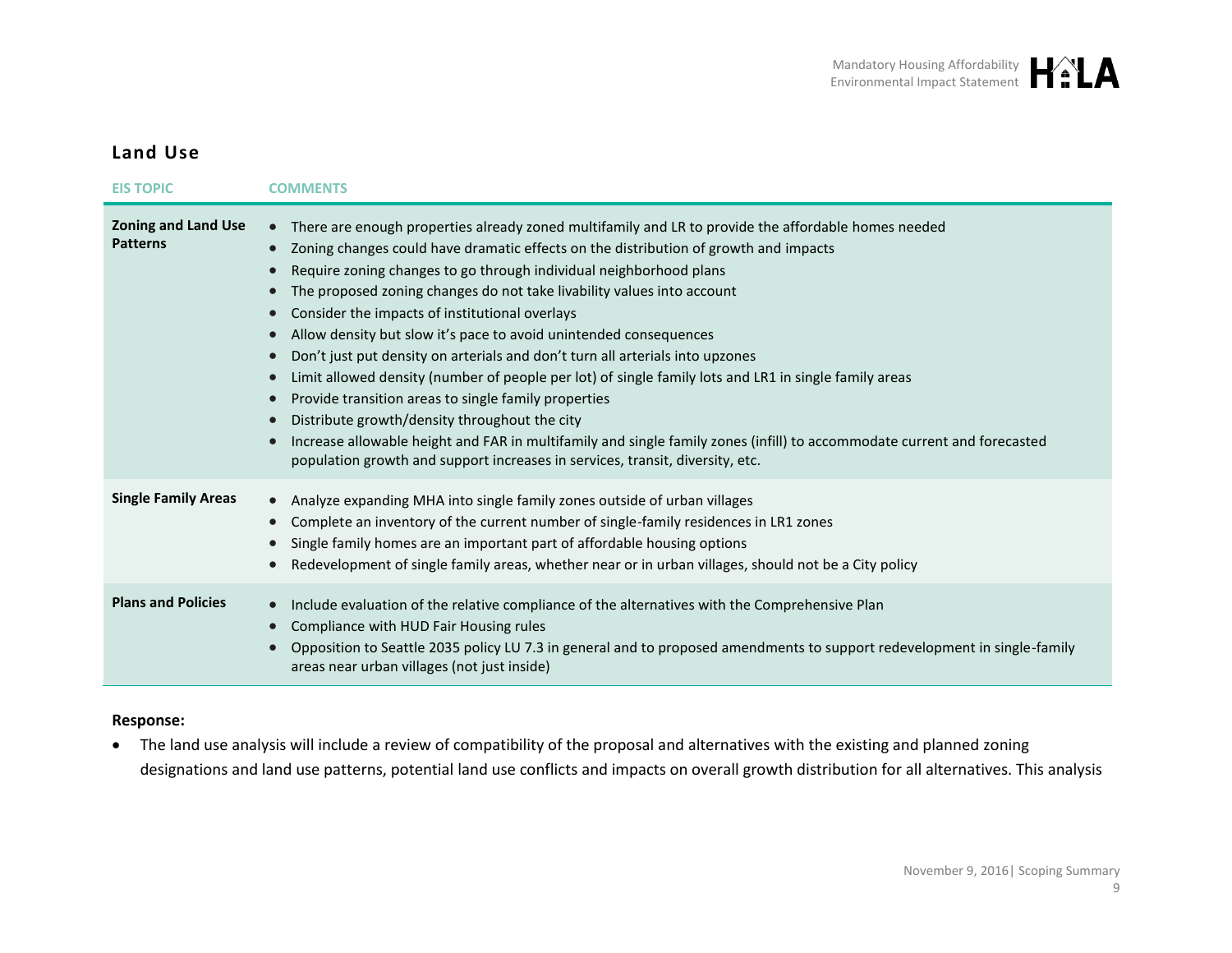will include a review of existing conditions and potential impacts to single family zoned areas, but is not anticipated to include an inventory of housing by zoning category.

- The alternatives will include variations in the distribution of expected growth based on a specific zoning proposal to implement MHA. Potential impacts of the alternative distributions of growth will be evaluated.
- The EIS will include an analysis of the impacts of conversion of single family zoned areas inside urban villages, and any expanded urban village areas.
- Expansion of MHA into single family areas outside of existing or expanded urban villages is not proposed by the City and is not considered in the EIS.
- Plans and policies analysis will include a review of consistency of the alternatives with the Growth Management Act, PSRC Vision 2040, King County Countywide Planning Polices, Seattle Comprehensive Plan and Seattle Land Use Code. Based on comments received through this scoping process, the analysis will also include a review of the City of Seattle Race and Social Justice Initiative, HUD Fair Housing rules and the Seattle Climate Action Plan.

#### **Aesthetics, Height/Bulk/Scale**

| <b>EIS TOPIC</b>  | <b>COMMENTS</b>                                                                                                                                                                                                                                                                                                                                                                                                                                                                                                                                                                                                                                                                                                                                     |
|-------------------|-----------------------------------------------------------------------------------------------------------------------------------------------------------------------------------------------------------------------------------------------------------------------------------------------------------------------------------------------------------------------------------------------------------------------------------------------------------------------------------------------------------------------------------------------------------------------------------------------------------------------------------------------------------------------------------------------------------------------------------------------------|
| <b>Aesthetics</b> | • How will the alternatives change the look of each urban village? What relationship will new buildings have to the existing<br>neighborhoods? What will transition areas look like?<br>• Pay attention to the quality of development<br>• Consider the architectural character of existing development<br>• Consider the impacts of increased building heights and size to general neighborhood aesthetic and spatial cohesion<br>Include programs, policies, and development codes to ensure visual interest of homes and the urban environment<br>Evaluate and compare the impacts of the MHA code amendments and increased floor area/building height on those<br>neighborhoods with adopted neighborhood design standards versus those without |
|                   |                                                                                                                                                                                                                                                                                                                                                                                                                                                                                                                                                                                                                                                                                                                                                     |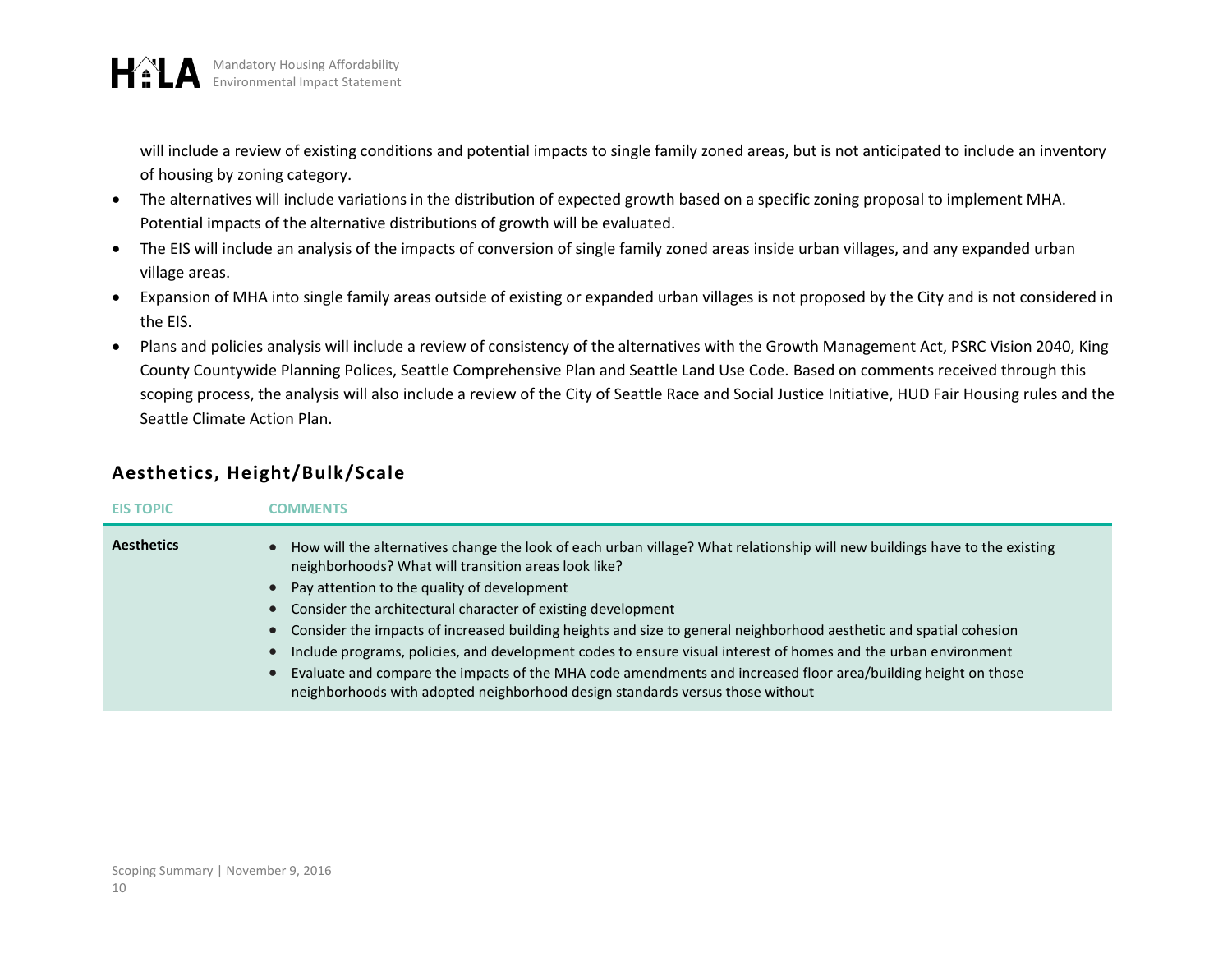| <b>EIS TOPIC</b>  | <b>COMMENTS</b>                                                                                                                                                                                                                                                                                                                                                                                                                                                                                                                                                                                                 |
|-------------------|-----------------------------------------------------------------------------------------------------------------------------------------------------------------------------------------------------------------------------------------------------------------------------------------------------------------------------------------------------------------------------------------------------------------------------------------------------------------------------------------------------------------------------------------------------------------------------------------------------------------|
| Height/Bulk/Scale | What impacts will the height, bulk, and scale of proposed zoning changes have on the surrounding areas, including potential<br>$\bullet$<br>wind tunnels, access to light, privacy, auditory disturbance, green space, building access, waste storage, and view corridors?<br>Be more specific than "slight" with regards to increased building height FAR, and setbacks and be specific about the zones in<br>$\bullet$<br>which these apply - heights, setbacks, and openings in the building bulk are too vague and masses too large<br>• Focus on small-scale affordable housing (duplexes, cottages, etc.) |
| <b>Shade</b>      | Consider the environmental and financial impact of taller buildings shadowing solar panels, especially in zones changed from<br>$\bullet$<br>single family to multifamily<br>Developers should compensate preexisting shadowed solar installations or allow them to be moved to the top of the shadowing<br>$\bullet$<br>building                                                                                                                                                                                                                                                                               |

- The aesthetics analysis will consider street-level character, public spaces, general sun and shadowing impacts, and relationship of new buildings to existing development patterns. Based on visualizations of neighborhood prototypes, the analysis will include a discussion of neighborhood context, impacts associated with increased height, bulk, and scale of development and identification of potential measures to mitigate any identified impacts.
- The description of the proposal and alternatives will quantify proposed building height limits, affected zones and other data as available. The environmental analysis will quantify data and conclusions to the extent that reliable quantifiable data is available and would help inform the discussion. Where reliable quantitative data is not available, environmental analysis will rely on a qualitative and comparative review of alternatives. As established in the SEPA Rules, this is appropriate for a programmatic analysis of a legislative proposal of this scale.
- Compatibility with and impact on existing development standards will be considered.
- The EIS will include a qualitative analysis of shadow impacts associated with proposed increased building height and bulk.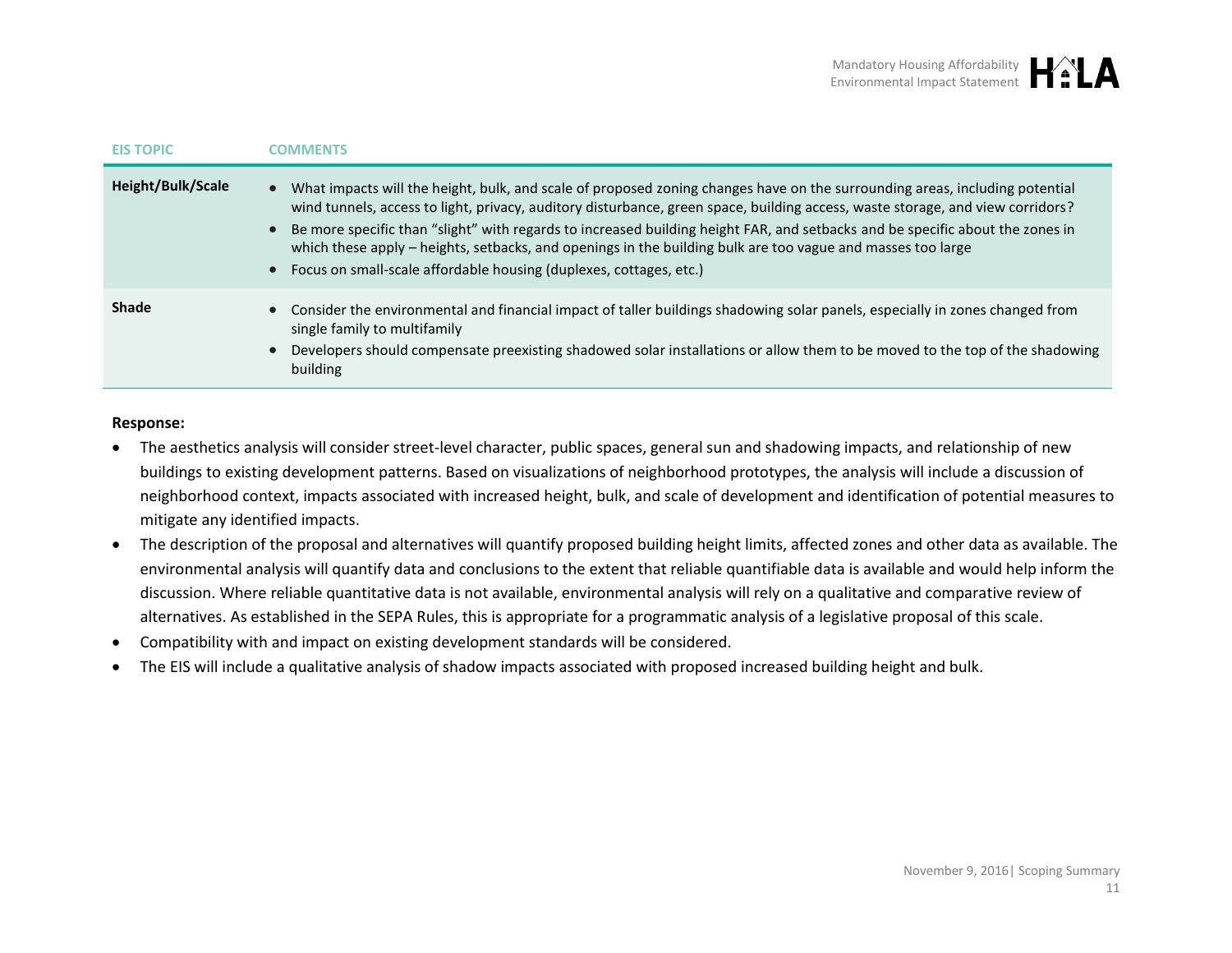### **Transportation**

| <b>EIS TOPIC</b>          | <b>COMMENTS</b>                                                                                                                                                                                                                                                                                                                                                                                                                                                                                                                                                                                                                                                                  |
|---------------------------|----------------------------------------------------------------------------------------------------------------------------------------------------------------------------------------------------------------------------------------------------------------------------------------------------------------------------------------------------------------------------------------------------------------------------------------------------------------------------------------------------------------------------------------------------------------------------------------------------------------------------------------------------------------------------------|
| <b>Traffic/Congestion</b> | Impact(s) of zoning changes on traffic - LOS and traffic delays at major intersections in urban villages and congestion citywide<br>$\bullet$<br>Analyze the impacts on arterial traffic as well increased traffic diverted to side streets<br>$\bullet$<br>Impact of increased housing density on freight mobility<br>$\bullet$<br>Improve gridlock by focusing density into walkable neighborhoods supported by mass transit<br>$\bullet$<br>Affordable housing should help ensure commute times are lower and traffic is reduced (e.g., live close to where you work)                                                                                                         |
| <b>Transit</b>            | What impact will future light rail have on nearby land and property values and on small business currently located on the lines?<br>$\bullet$<br>Consider expanding Commute Trip Reduction programs or expanded vanpool/carpool systems instead of light rail<br>$\bullet$<br>Existing public transportation deficiencies in many urban villages will be exacerbated by increased density/housing - impact on<br>public transportation capacity generally (and bus service specifically)<br>Light rail will not be here soon enough to support the massive population growth<br>$\bullet$<br>Need mass transportation and/or parking around new apartment buildings<br>$\bullet$ |
| <b>Parking</b>            | Consider the impacts of new construction without parking spaces on available street parking<br>$\bullet$<br>Plan for car ownership and establish realistic parking requirements for new developments<br>$\bullet$<br>Impact of loss of parking to street-side businesses and residents where density and bike lanes have been put in<br>$\bullet$<br>Consider impacts of constrained parking on low-income persons and those who can't walk far<br>$\bullet$<br>Consider parking for delivery vehicles, schools buses, and other services not replaceable by transit<br>$\bullet$                                                                                                |
| Pedestrian/Bicycle        | Impacts on pedestrian safety and mobility in residential areas that don't currently have sidewalks or street crossings on major<br>$\bullet$<br>arterials<br>Consider the need for increased pedestrian and bike paths in neighborhoods that will receive increased density<br>$\bullet$<br>Encourage walking and biking<br>$\bullet$<br>Ensure new sidewalks are functional for all users                                                                                                                                                                                                                                                                                       |
| <b>Maintenance</b>        | Existing streets have many paving/pothole issues, resulting in difficulties for biking, driving and walking<br>$\bullet$<br>Increased density may lead to accelerated depreciation and earlier need for rebuilding of critical infrastructure like roads and<br>bridges                                                                                                                                                                                                                                                                                                                                                                                                          |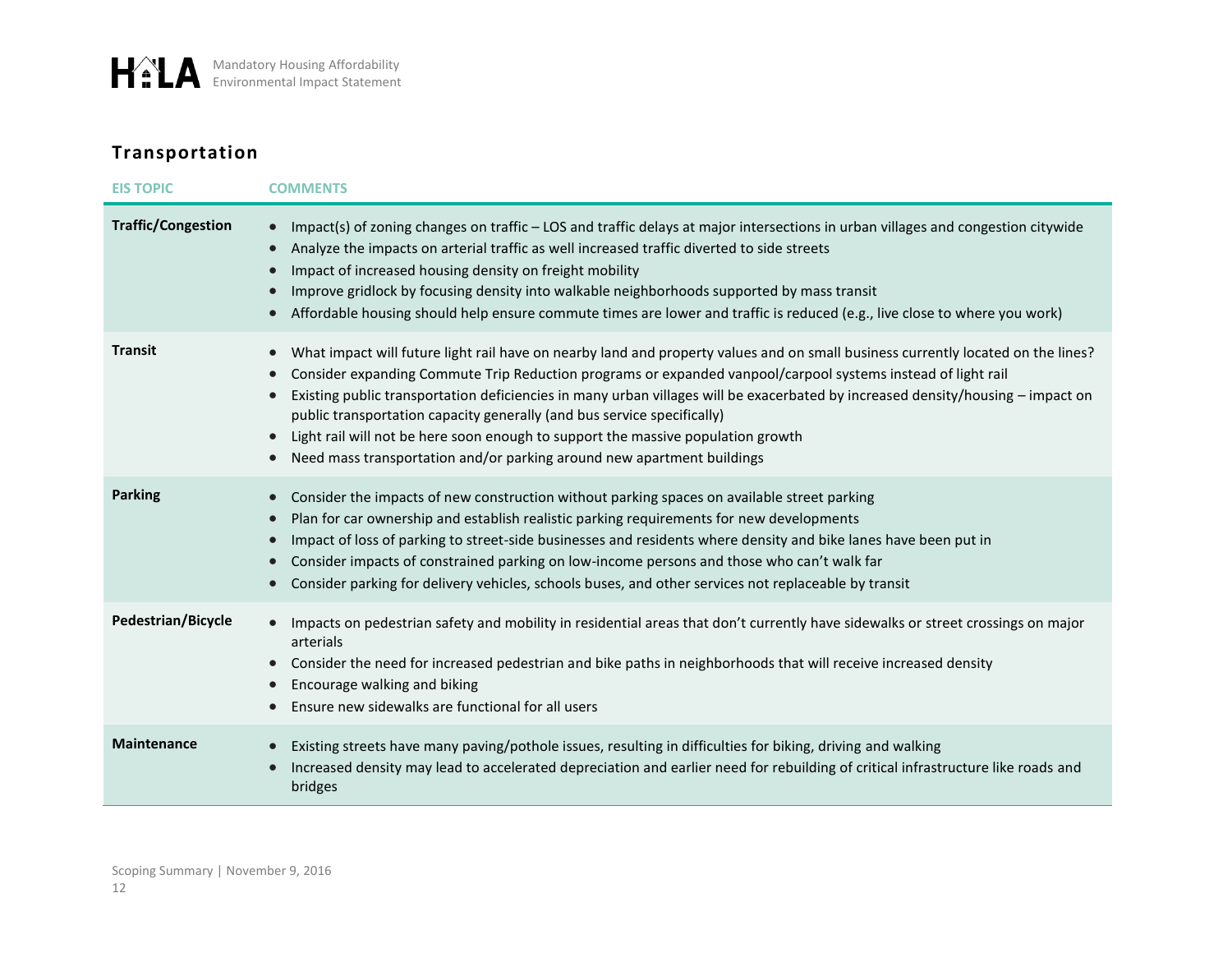- The transportation analysis will evaluate mobility impacts and other potential impacts, including vehicular and non-motorized circulation, transit, parking, and freight. Existing transportation system operations and functionality versus analysis of system operations under alternate patterns identified in the alternatives analysis will be analyzed. The transportation analysis will be based largely on the transportation analysis completed for the *Seattle 2035 Comprehensive Plan* updated with current information, as well as other city modal transportation plans including the City's Bicycle Master Plan, Pedestrian Master Plan, and Transit Master Plan. The effects of Sound Transit 3 investments, if approved, will be considered in the transportation analysis.
- The analysis will analyze level of services using both the mode share measure discussed in the Draft Seattle 2035 Comprehensive Plan and the currently adopted screenline volume-to-capacity ratios. Additional metrics, based on the analysis in the Comprehensive Plan EIS, will also be analyzed.

#### **Historic Resources**

| <b>EIS TOPIC</b>                            | <b>COMMENTS</b>                                                                                                                                                                                                                                                                                                                                                                                                                    |
|---------------------------------------------|------------------------------------------------------------------------------------------------------------------------------------------------------------------------------------------------------------------------------------------------------------------------------------------------------------------------------------------------------------------------------------------------------------------------------------|
| <b>Historic Buildings</b>                   | • Consider impact(s) of increased density on properties listed on landmark registries and properties that meet the criteria to be<br>listed but have not yet achieved landmark status<br>• Consider a transfer of development rights scheme to mitigate the adverse impact of zoning changes on historic resources<br>• Specific steps to protect Seattle's historic buildings and prevent their destruction with new developments |
| Archeological,<br><b>Cultural Resources</b> | Precautions to limit potential disruption to cultural sensitive resources (especially for taller buildings with greater excavation<br>$\bullet$<br>depths).                                                                                                                                                                                                                                                                        |

#### **Response:**

 The historic resources analysis will describe the general distribution of older and potentially historic buildings and the historic patterns of development across Seattle. The impact analysis will describe the potential for MHA to result in significant changes to the historic fabric through incremental redevelopment of older neighborhoods. Mitigation measures to reduce these impacts, such as incentives for preserving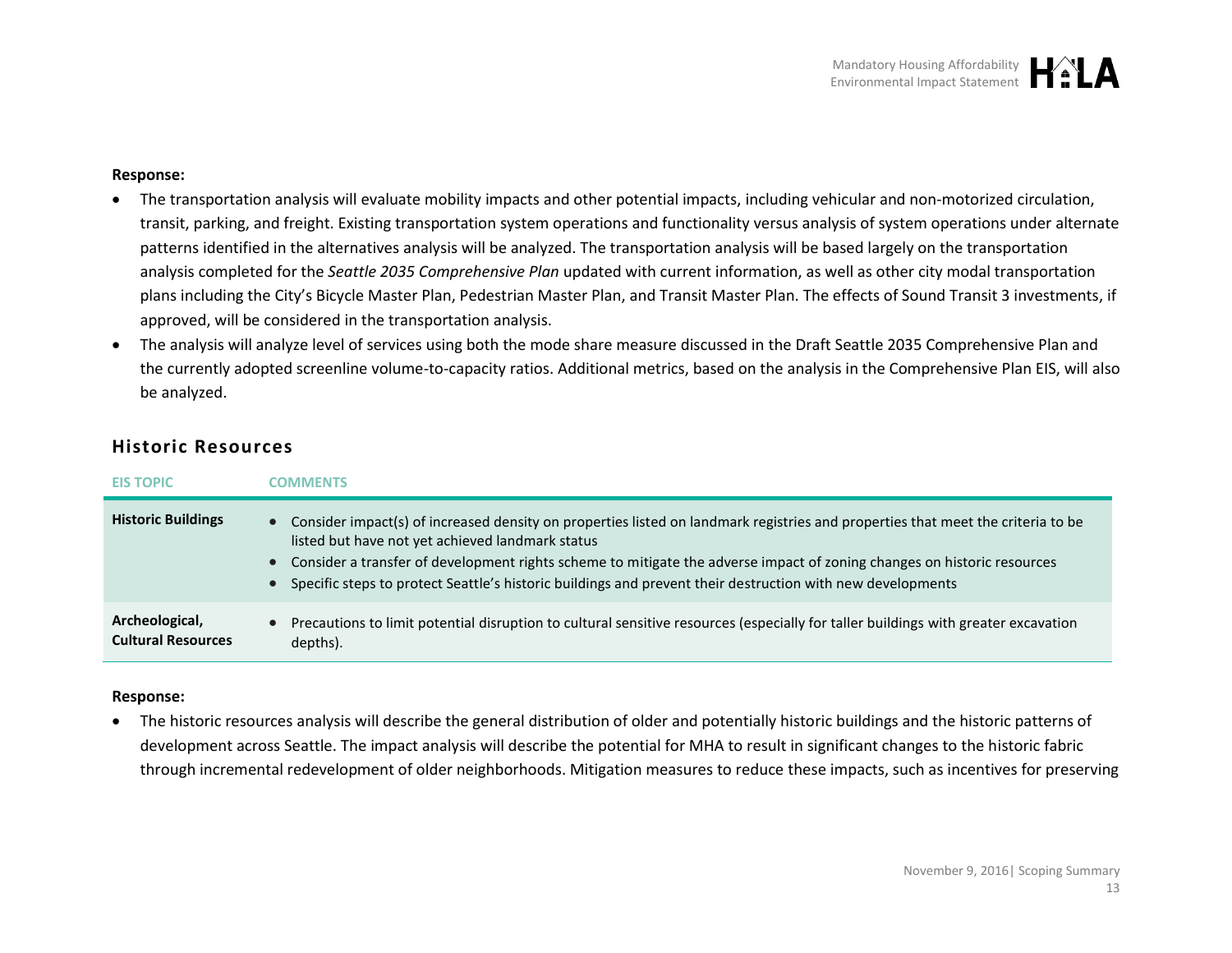all or part of historic structures, will be described. The historic preservation analysis will focus primarily on differences, if any, from the analysis and findings in the Comprehensive Plan EIS. Material may be summarized and Comprehensive Plan EIS findings referenced.

 MHA is not proposed to be applied in designated National Register Historic Districts. No application of MHA or associated zoning changes will be studied in an Alternative, within the Districts.

| <b>EIS TOPIC</b>    | <b>COMMENTS</b>                                                                                                                                                                                                                                                                                                                                                                                                                                                                                                                                                                                                                                                                                                                                                                                                                                                                                                                                   |
|---------------------|---------------------------------------------------------------------------------------------------------------------------------------------------------------------------------------------------------------------------------------------------------------------------------------------------------------------------------------------------------------------------------------------------------------------------------------------------------------------------------------------------------------------------------------------------------------------------------------------------------------------------------------------------------------------------------------------------------------------------------------------------------------------------------------------------------------------------------------------------------------------------------------------------------------------------------------------------|
| <b>Open Space</b>   | What will be done to increase open space in various urban villages and address the city's growing deficit?<br>Preserve public views and access to water<br>$\bullet$<br>MHA will reduce private yard space and increase the burden on existing park space<br>Public space needs to be clearly visible and available for all – communal greenspaces, large trees, and areas that people can<br>individually garden are essential elements for Seattle identity/character and public health                                                                                                                                                                                                                                                                                                                                                                                                                                                         |
| <b>Urban Forest</b> | Examine the potential net loss of trees in rezoned areas - impact on the tree canopy and associated wildlife<br>Address the preservation of trees and green spaces<br>Opportunities for urban food production, including fruit and vegetables, will be drastically reduced with the loss of vegetated<br>open space and trees<br>'Green Factor' features (such as green roofs, planting strips, and green walls) are not adequate substitutes for the loss of large<br>trees                                                                                                                                                                                                                                                                                                                                                                                                                                                                      |
| Sustainability      | Consider impact(s) of construction, vegetation loss, and increased population on CO2 and other greenhouse gas emission levels<br>Focus on the sustainability/durability of development patterns - will the changes provide an improved city 30 years from now?<br>$\bullet$<br>Consider the impacts to urban habitat from increased density (birds, salmon, etc.)<br>Quantify the environmental impacts of replacing existing housing stock types with small-scale infill housing (like ADUs)<br>What impacts will there be to noise levels?<br>How will the increased density and changes to urban form impact physical health and access to healthy foods?<br>$\bullet$<br>Ensure that denser neighborhoods are sustainable across all dimensions - housing, transportation, utilities, and the natural<br>environment<br>Encourage green building design practices in large developments and ensure that construction methods are sustainable. |

#### **Open Space, Urban Forest, Sustainability**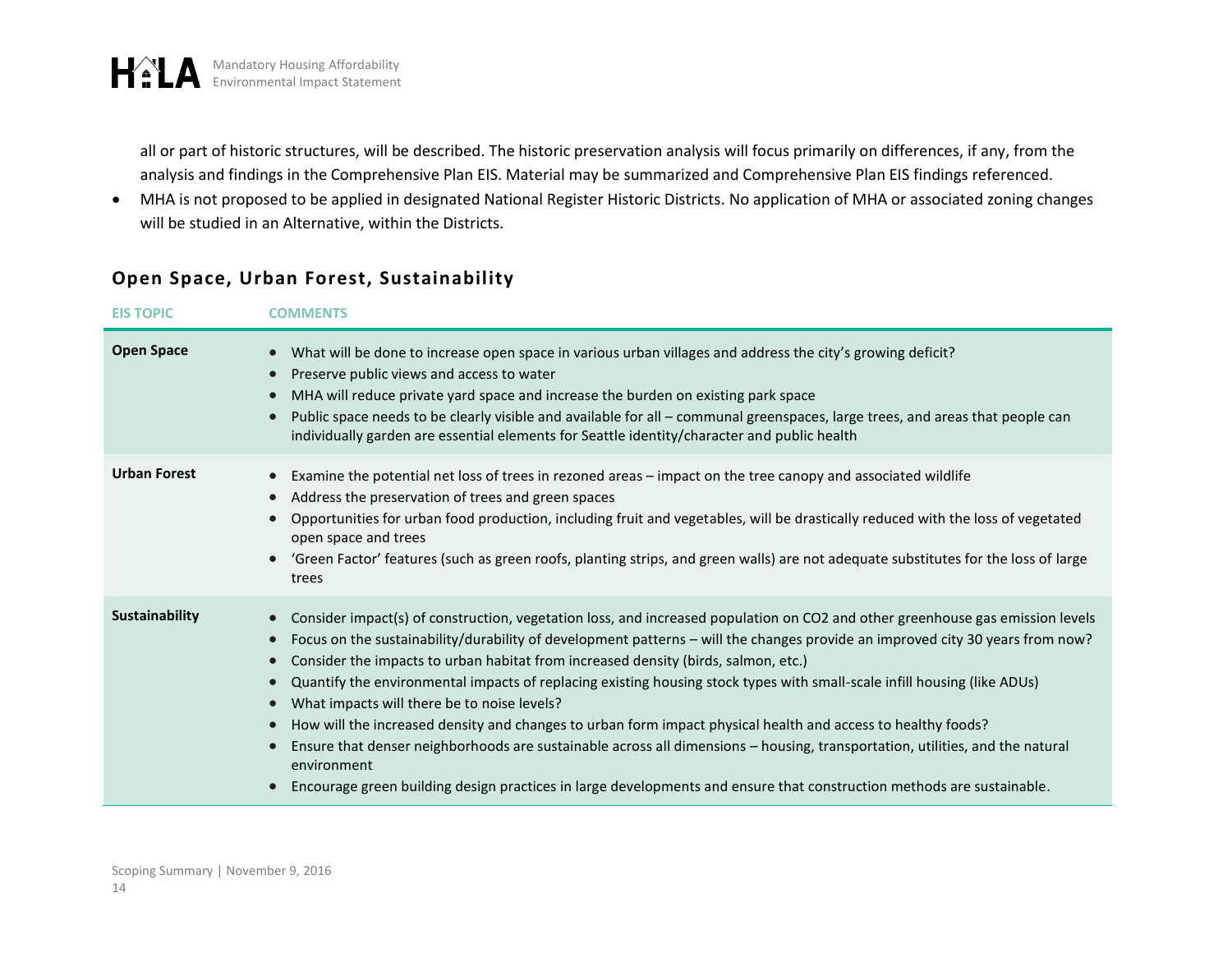- Open Space: The EIS will use the analysis for the Comprehensive Plan EIS to compare potential MHA areas with areas where gaps in open space currently exist. Impacts will be defined as areas where open space shortfalls would be increased by increased density within open space gaps. Mitigation measures such as targeting gaps for future open space acquisition will be discussed. The open space and recreation analysis will focus primarily on differences, if any, from the analysis and findings in the Comprehensive Plan EIS. Material may be summarized and Comprehensive Plan EIS findings referenced.
- Urban Forest: The EIS will build from the Urban Forest discussion included in the Comprehensive Plan EIS and incorporate updated information from the Seattle Office of Sustainability and Environment's (OSE) 2016 update to the Tree Canopy Cover Assessment and the Urban Forest Stewardship Plan. The EIS will provide a qualitative assessment of potential impacts to the tree canopy. To the extent possible, the EIS will include a quantitative evaluation of impacts to the urban forest and tree cover. Methods to evaluate impacts on the urban forest will include a review of potential tree canopy impacts in areas that are converted from single family zoning to other zoning categories that allow greater lot coverage. The analysis will consider LiDAR data and past permit data. Measures to mitigate potential loss of tree canopy will be identified in partnership with OSE and described in the EIS.
- Sustainability: Future development that would be associated with the proposal, if adopted, would be subject to existing City of Seattle standards for sustainable development, including individual project-level SEPA review, standards for sustainable development, low impact development, and related requirements. The proposal would not impact these processes and requirements and no additional analysis of potential sustainability impact is proposed. Development standards in the proposal may consider minor modification to Green Factor requirements to enhance sustainability of future construction projects. The impact of modifications to Green Factor will be considered in the Alternatives and/or as a mitigating measure.
- Noise: The Seattle Noise Control Code (Seattle Municipal Code Chapter 25.08) is applicable to the construction and operation of all development proposed as part of the project. The Noise Code sets levels and durations of allowable daytime/nighttime operational noise and daytime construction noise. These limits are based on the zoning of the source and receiving properties. Because the proposed uses under any of the alternatives would be consistent with existing uses, no significant impacts to noise levels, as defined in the Seattle Noise Code, are anticipated.
- Greenhouse Gas (GHG) Emissions. The consistency of the proposal with the City's Climate Action Plan will be considered in the EIS Plans and Policies analysis. The Seattle Comprehensive Plan Update EIS (2016) included an analysis of GHG emissions resulting from future growth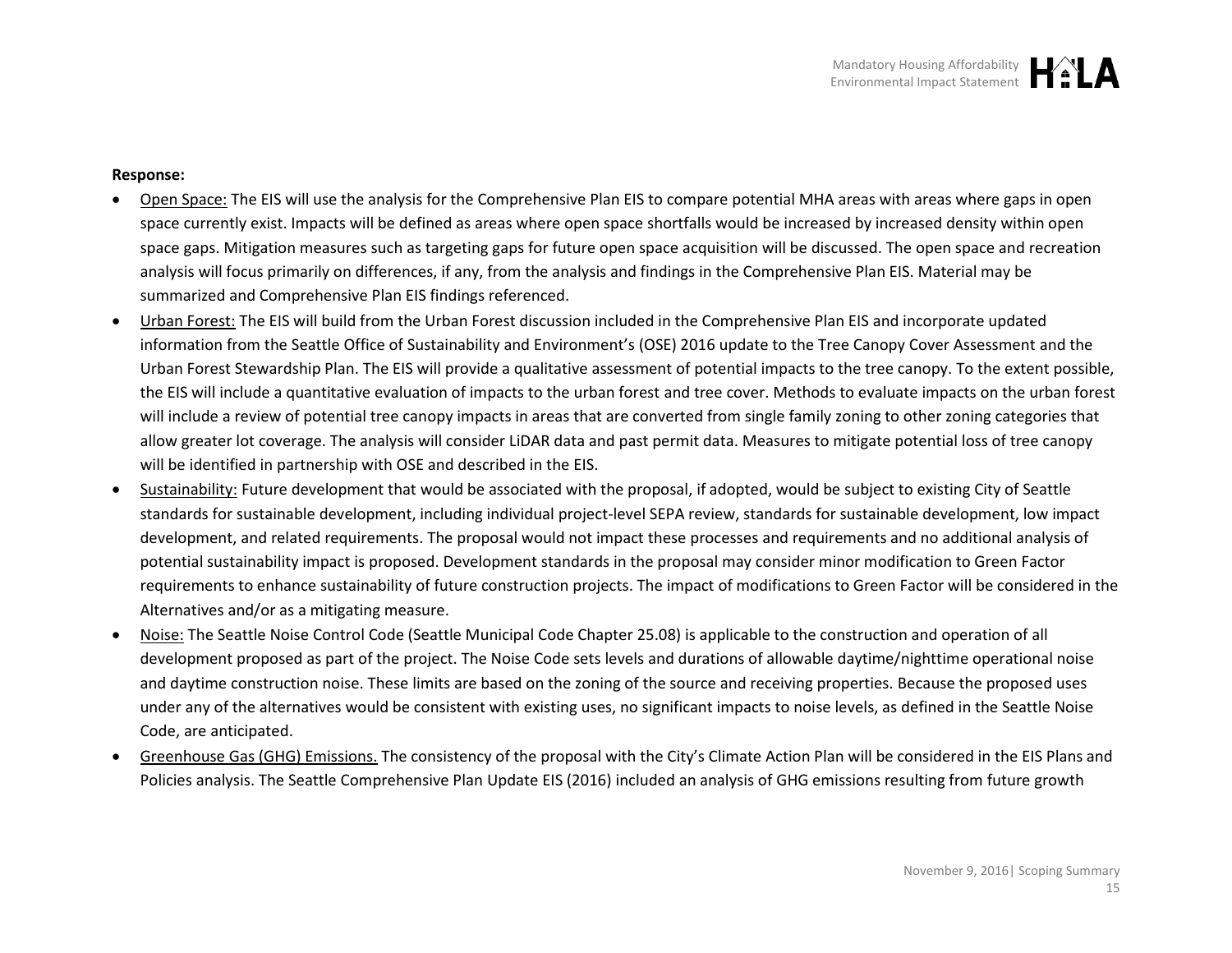alternatives, including an assessment of GHG emissions associated with an increase in residential growth of 30,000 more housing units than anticipated in the City's growth estimate. Because the proposal being considered in the MHA EIS would not result in a significantly different land use pattern or increased residential growth compared to that considered in the Comprehensive Plan EIS, no additional analysis of potential GHG emissions is needed.

 Physical Health: The MHA proposal considered in this EIS would focus increased development intensities within the urban villages and in multifamily and commercial areas outside of the urban villages. In these areas, existing and future development patterns are more likely to result in walkable neighborhoods with greater access to services, such as options for healthy food. Significant adverse impacts are not anticipated as a result of the proposal and no additional analysis is needed.

| <b>EIS TOPIC</b>                         | <b>COMMENTS</b>                                                                                                                                                                                                                                                                                                                                                                                                                                                                                                                                             |
|------------------------------------------|-------------------------------------------------------------------------------------------------------------------------------------------------------------------------------------------------------------------------------------------------------------------------------------------------------------------------------------------------------------------------------------------------------------------------------------------------------------------------------------------------------------------------------------------------------------|
| General                                  | Impact on infrastructure, such as sewers (especially those in which CSO sewage outflows into Lake Union), parks, schools,<br>$\bullet$<br>community centers, senior centers, services for the elderly and disabled, and transportation<br>Impose impact fees on developers so that the cost of public service and utility infrastructure improvements is shared<br>$\bullet$                                                                                                                                                                                |
| Schools and<br><b>Community Services</b> | Impacts to school capacity/classroom size, the ability of students to attend local schools, and safe walking routes to schools<br>$\bullet$<br>Consider impact(s) to community services for senior citizens and the disabled Make sure everyone has easy access to full library<br>$\bullet$<br>services – especially low-income and refugee families                                                                                                                                                                                                       |
| <b>Public Safety</b>                     | • Plan for and propose funding for the increased demand on public safety services (police, fire, and public health) – what existing<br>deficiencies in fire and police protection will be amplified by increased density and population?<br>Analyze impacts to police and fire/EMS response times<br>$\bullet$<br>What is the existing availability and location of equipment capable of addressing emergencies in high rise structures?<br>Ensure adequate access for emergency service vehicles, especially in neighborhoods with existing narrow streets |

#### **Public Services and Utilities**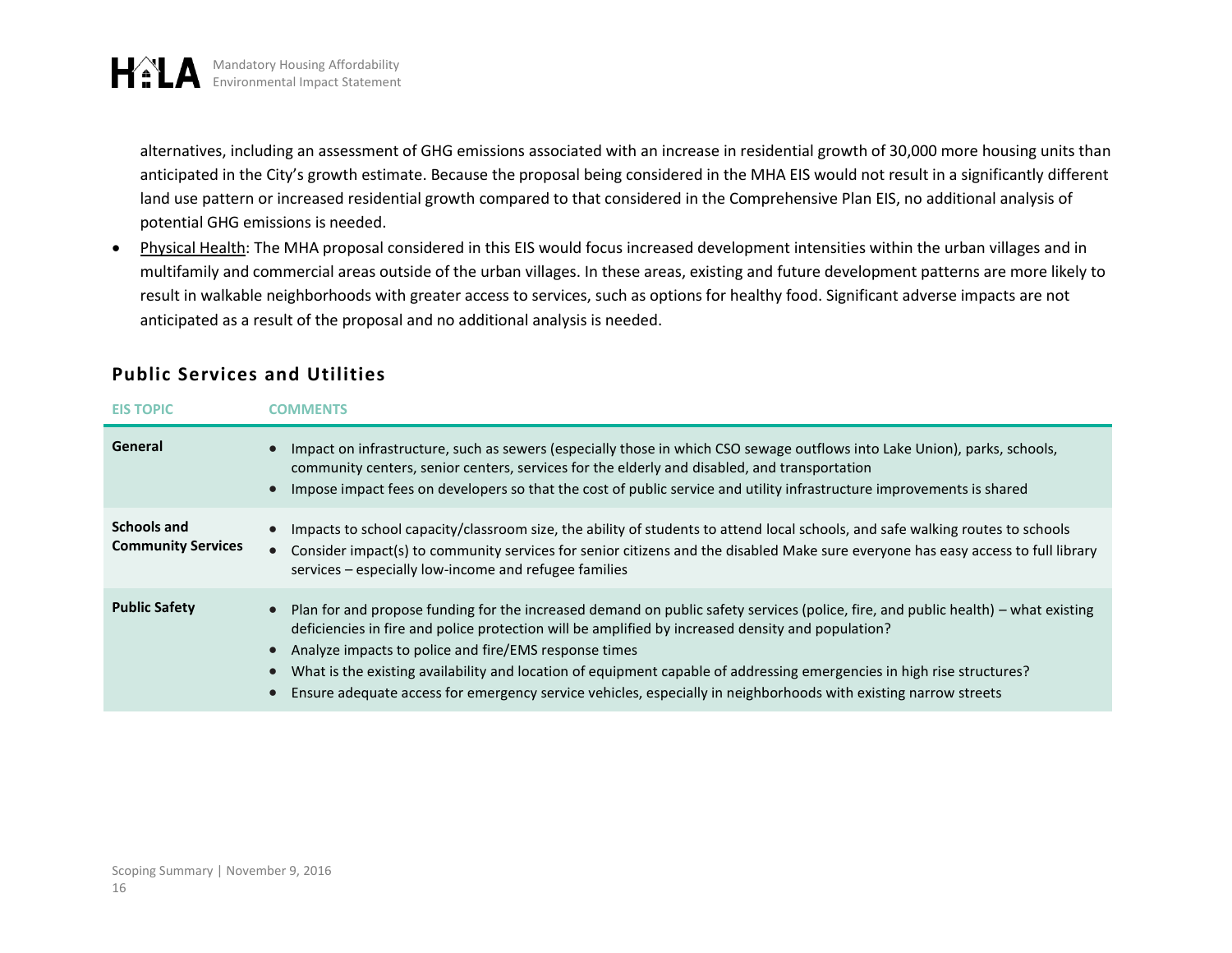| <b>EIS TOPIC</b> | <b>COMMENTS</b>                                                                                                                                                                                                                                                                                                                                                                                                                                                                                                                                                                                    |
|------------------|----------------------------------------------------------------------------------------------------------------------------------------------------------------------------------------------------------------------------------------------------------------------------------------------------------------------------------------------------------------------------------------------------------------------------------------------------------------------------------------------------------------------------------------------------------------------------------------------------|
| <b>Utilities</b> | Analyze impacts on stormwater drainage and sewer systems under estimated growth, as well as if growth exceeds estimated<br>levels - specifically look at existing hotspots of flooding and sewer failures within the urban villages slated for upzoning<br>Address increased risks to water quality, public health, and environmental safety due to increased runoff from greater paved<br>$\bullet$<br>areas and discharges from untreated sewage (especially in the context of the State Shoreline Act and the CSO sewer system)<br>Make sure electrical infrastructure is adequate<br>$\bullet$ |

 The EIS will use the analysis and data gathered for the Comprehensive Plan EIS to disclose the potential for the proposal and alternatives to impact demand for services overall and in different geographic areas of the City. The public services and utilities analysis will focus primarily on differences, if any, from the analysis and findings in the Comprehensive Plan EIS. Material may be summarized and Comprehensive Plan EIS findings referenced.

#### **Other**

| <b>EIS TOPIC</b>                            | COMMENTS                                                                                                                                                                                                                                                                                                                                                                                                                                                                                                                                                                                                                       |
|---------------------------------------------|--------------------------------------------------------------------------------------------------------------------------------------------------------------------------------------------------------------------------------------------------------------------------------------------------------------------------------------------------------------------------------------------------------------------------------------------------------------------------------------------------------------------------------------------------------------------------------------------------------------------------------|
| <b>Communication and</b><br><b>Outreach</b> | Coordinate with neighboring communities/cities<br>$\bullet$<br>Need more community involvement – outreach seemed minimal and upzones should not be accomplished without proper<br>$\bullet$<br>community engagement<br>• Scoping notice did not make it clear if the scope of the EIS is focused on the MHA code amendment only or if it also includes the<br>proposed zoning changes<br>Bring members of affected communities to the table early in the process and educate them about potential zoning changes and<br>what these changes may mean<br>Need more education about why density and affordability are not at odds |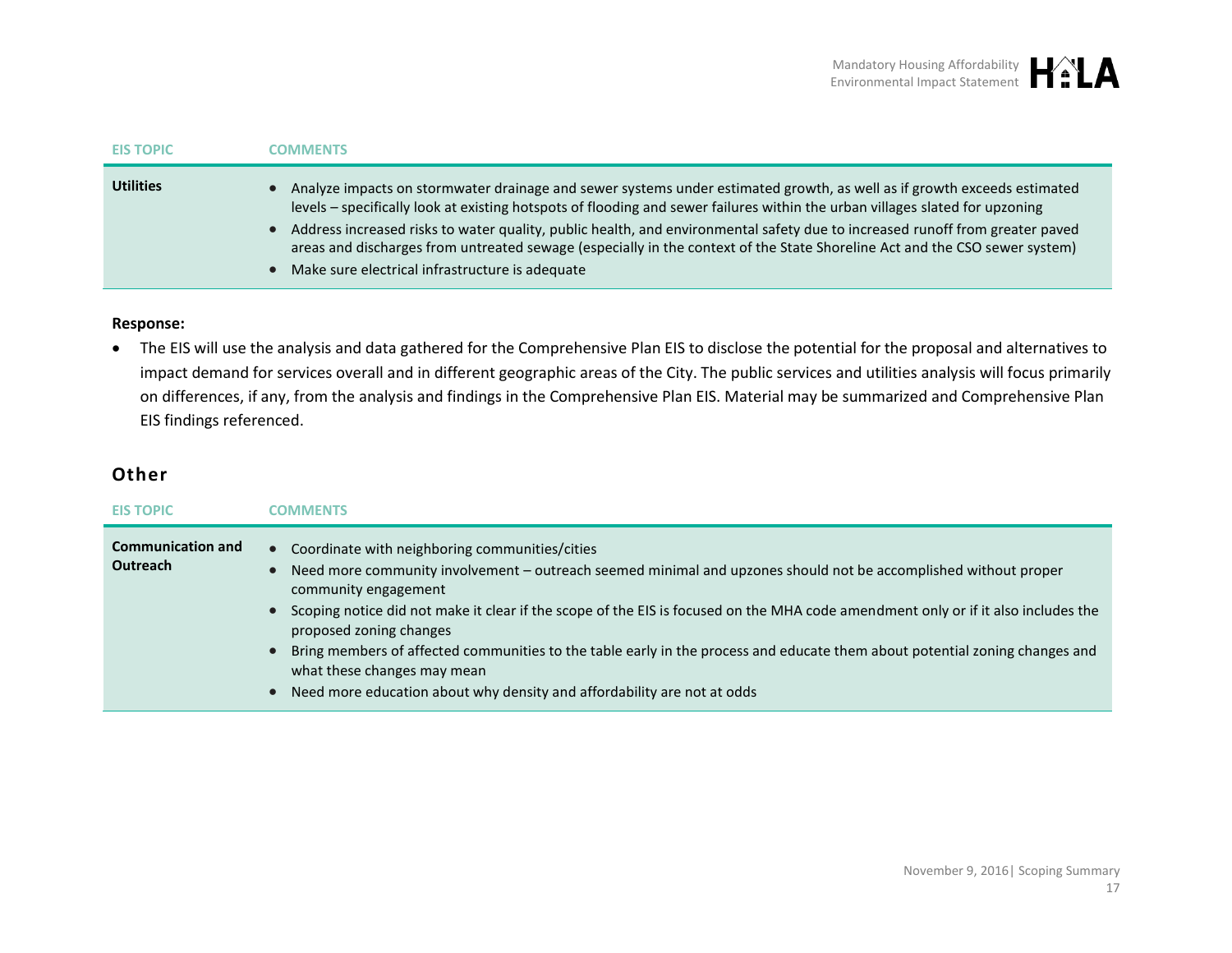Communication: Comments are noted. Following issuance of the Draft EIS, there will be a public comment period and opportunities to provide verbal and written comment. Please see also <http://www.seattle.gov/hala> for additional information about the project and community engagement opportunities.

## **ATTACHMENTS**

- Attachment 1 Determination of Significance and Scoping Notice
- Attachment 2 Scoping Informational Handout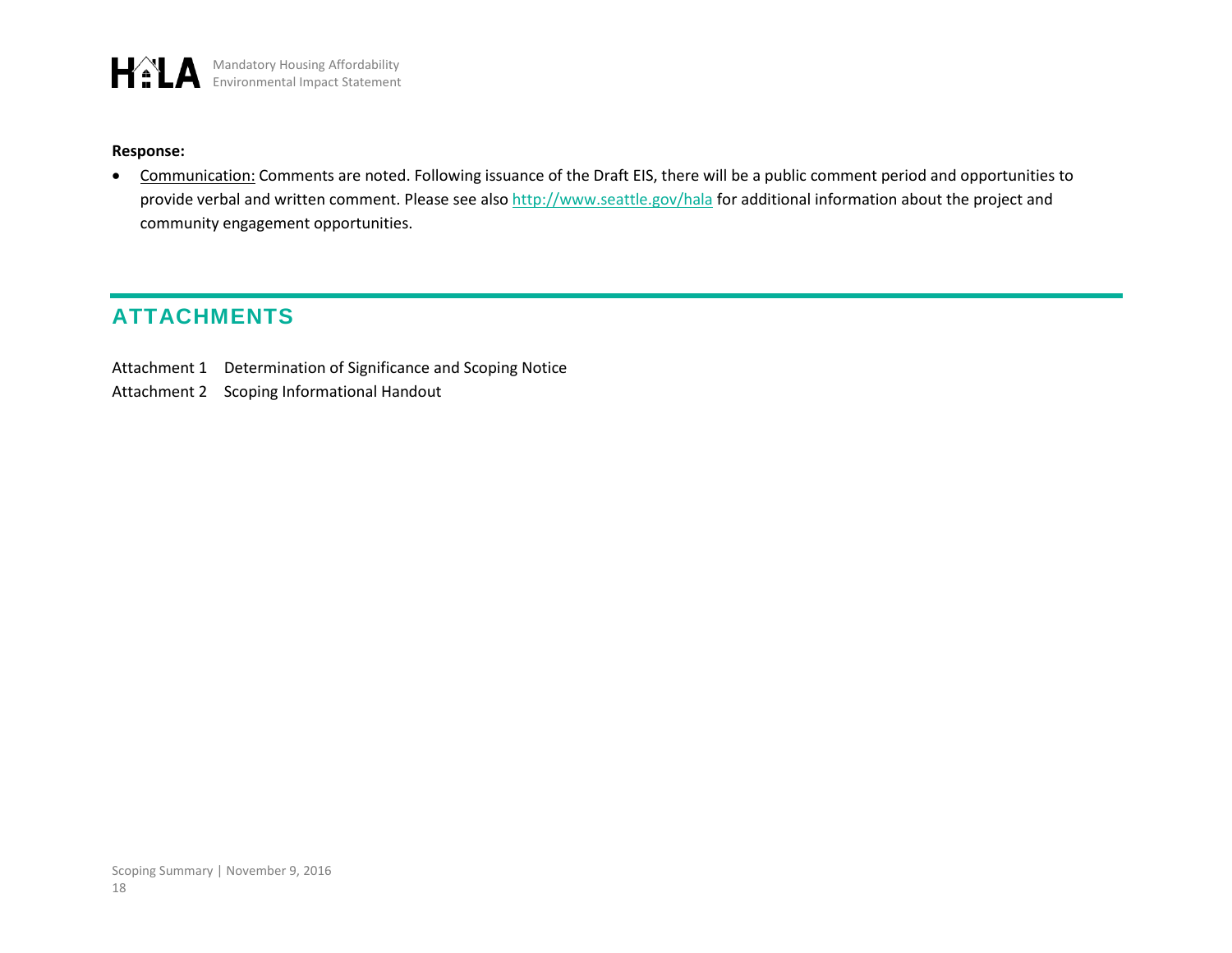

## Jul 28, 2016 Seattle Department of Construction and Inspections

## Land Use Information Bulletin

A Twice-Weekly Bulletin Announcing Land Use Applications, Decisions, Hearings, and Appeals

www.seattle.gov/dpd

### DETERMINATION OF SIGNIFICANCE AND REQUEST FOR COMMENTS ON SCOPE OF EIS Area: **Address:**

Project: Zone: Notice Date: 07/28/2016

Description of proposal: The City of Seattle is proposing amendments to Land Use Code (Seattle Municipal Code Title 23) to implement a proposed new program, Mandatory Housing Affordability (MHA). MHA would require that all new multifamily and commercial developments meeting certain thresholds to either build affordable housing units on‐site or make an in‐lieu payment to support the development of new affordable housing. The MHA program would focus primarily on creating housing reserved for community members earning 60% of the Area Median Income (AMI) or below. MHA is expected to create a total of 6,000 new affordable housing units over the next 10 years. In order to implement the new MHA program, the City is considering zoning code amendments to allow developments to build slightly higher or slightly more floor area in certain zones.

Alternatives to be addressed in the EIS include *No Action*, or continued growth as guided by the City's Comprehensive Plan and Land Use Code standards; and two *acĕon alternaĕves* that will consider growth under different development patterns and Land Use Code standards. Both action alternatives will evaluate increased allowable height and floor area in commercial and multi-family zones, as well as single family zones in designated urban villages and potential urban village expansion areas identified in the Seattle 2035 Comprehensive Plan. It is likely that one action alternative will consider MHA implementation, and one alternative will consider MHA implementation with program measures seeking to reduce potential for displacement in high risk areas.

#### Proponent: City of Seattle

Location of proposal: The proposal considered in this EIS is for areas in the City of Seattle outside of the Downtown and South Lake Union neighborhoods. The MHA program and associated zoning changes are expected to be considered for all areas that are currently zoned for commercial or multi-family development, plus any existing single family zoned areas that are located in an urban village or urban center as designated in the City's Comprehensive Plan and in potential urban village expansion areas identified in the Seattle 2035 Comprehensive Plan. In addition, the EIS will incorporate the separate environmental analysis conducted for MHA implementation in the Downtown and South Lake Union neighborhoods. This will allow the EIS to conduct a citywide cumulative analysis of potential impacts associated with the proposal and alternatives.

#### Lead agency: City of Seattle

*EIS Required.* The lead agency has determined this proposal is likely to have a significant adverse impact on the environment. An environmental impact statement (EIS) is required under RCW 43.21C.030 (2)(c) and will be prepared. Once they are prepared, a draft EIS and technical appendices will be available for review at our offices.

#### The lead agency has identified the following areas for discussion in the EIS:

The EIS will consider potential impacts associated with land use, housing and socioeconomics, aesthetics and height/bulk/scale, historic resources, open space and recreation, transportation, public services, and utilities.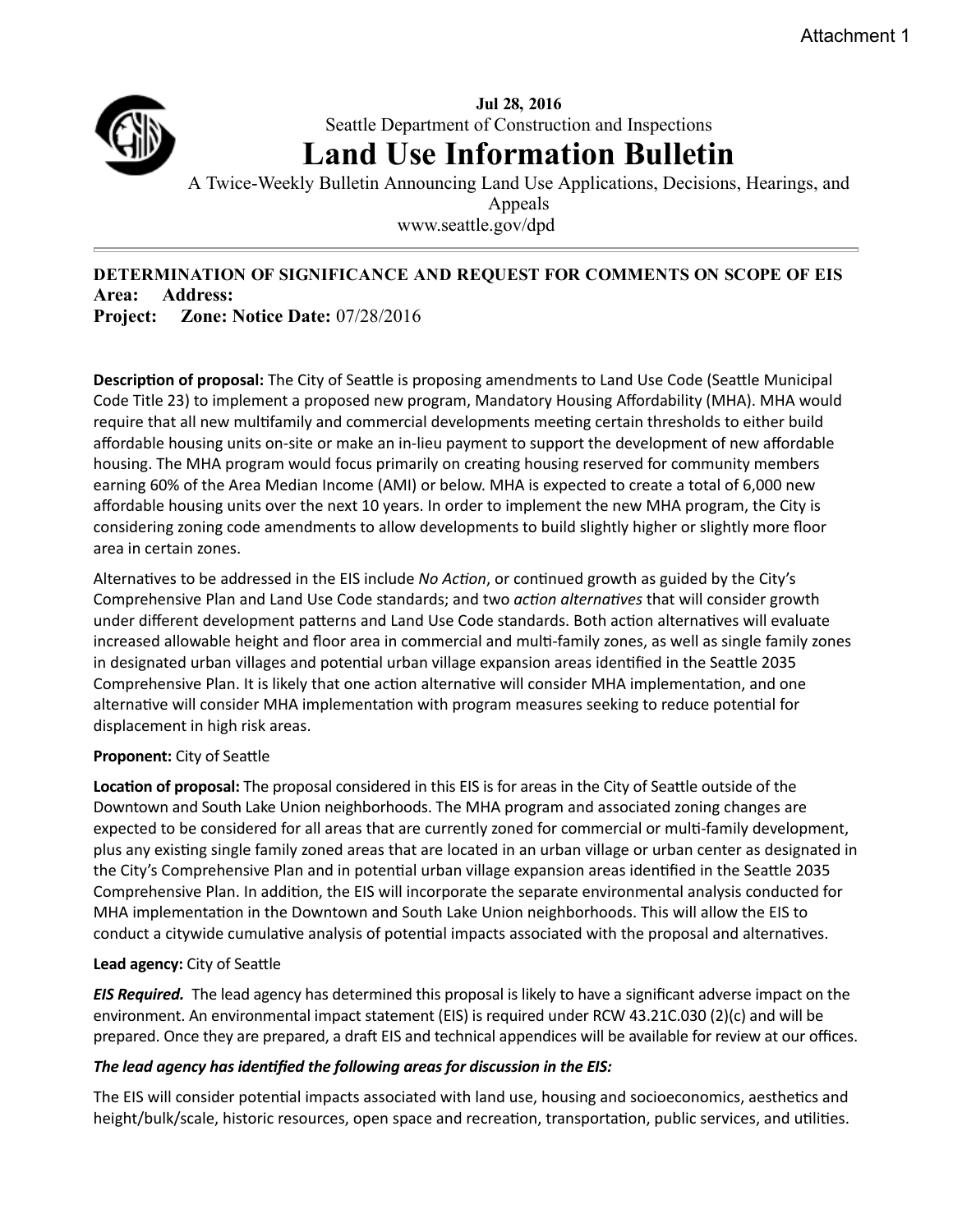*Scoping.*  Agencies, affected tribes, and the public are invited to comment on the scope of the EIS. You may comment on alternatives, mitigation measures, probable significant adverse impacts, and licenses or other approvals that may be required. The methods and deadlines for providing comments are:

1. Provide written or verbal comment at the public scoping meetings on:

#### Saturday, August 13, 2016 Rainier Valley Summer Parkways Event Rainier Ave. S., between 29<sup>th</sup> Ave. S. and 42<sup>nd</sup> Ave. S. 1:00PM – 3:00PM

#### Saturday August 27, 2016

Ballard Summer Parkways Event Ballard Ave. NW, between NW Market St. and 22<sup>nd</sup> Ave. NW 1:00PM – 3:00PM

2. Mail written comments to the Responsible Official at the address below or email comments to Geoffrey.Wentlandt@seattle.gov. The City must receive comments by 5:00 pm on September 9, 2016 for the comments to be considered.

Responsible official: Sam Assefa, Director Office of Planning & Community Development 700 5<sup>th</sup> Ave, Suite 1900 PO Box 94788 Seattle, WA 98124-7088

There is no agency appeal.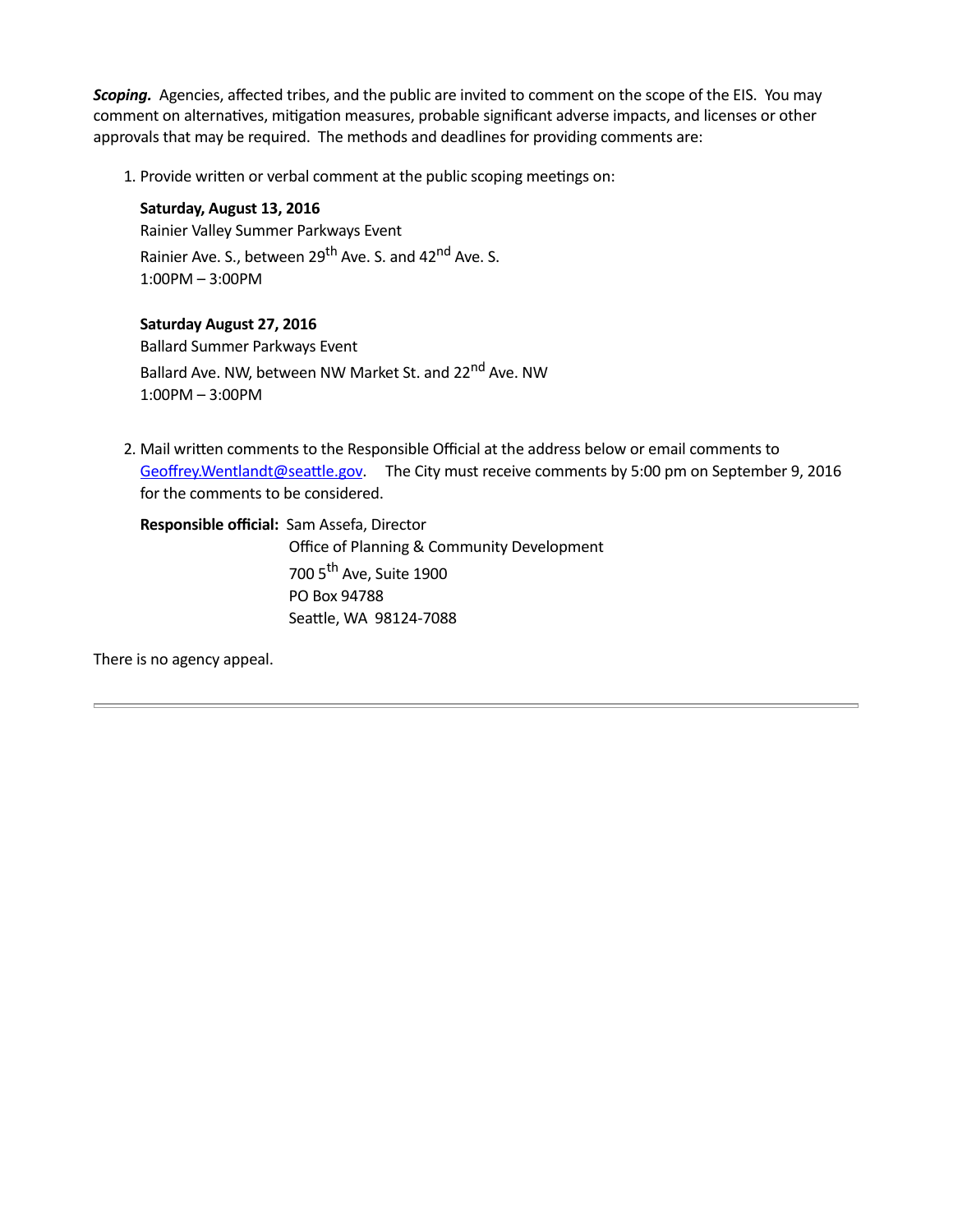Attachment 2

## **<sup>M</sup>**ANDATORY MHA **<sup>H</sup>**OUSING **<sup>A</sup>**FFORDABILITY **EIS**

# **ENVIRONMENTAL IMPACT STATEMENT**

The City of Seattle is proposing Mandatory Housing Affordability (MHA) to require all new multifamily and commercial developments to build affordable homes, either constructing them on-site or paying the City to build them elsewhere in the city. MHA is expected to create a total of 6,000 new affordable homes over the next 10 years for low-income and moderate-income families and individuals.

In order to implement MHA, the City would allow developers to build slightly higher or larger buildings where these kinds of developments are already allowed.

The City is proposing to prepare an Environmental Impact Statement (EIS) that will analyze three alternatives and identify the impacts of each alternative. As we consider additional density, we want your feedback on what issues need to be considered and evaluated.

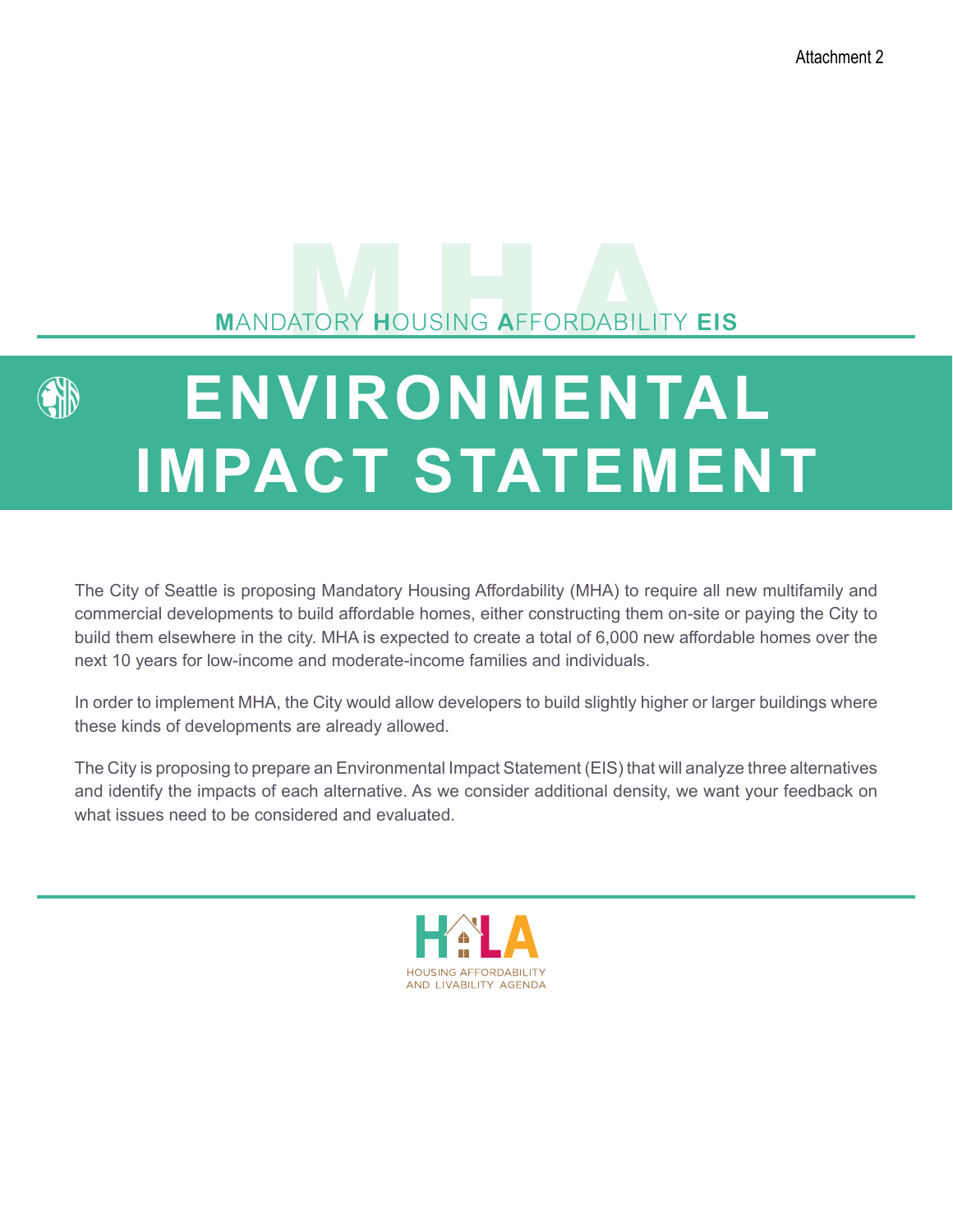**<sup>M</sup>**ANDATORY MHA **<sup>H</sup>**OUSING **<sup>A</sup>**FFORDABILITY **EIS**



# **ALTERNATIVES**

Three alternatives all include same 20 year growth estimate:

#### **+70,000 Total Households; +8,400 Affordable Units\***

The alternatives differ in whether the MHA program is implemented and how the affordable units are distributed amongst urban villages and centers.

| <b>NO ACTION</b>                                                       | <b>ALTERNATIVE 2</b>                                                                                                                                                                                                                                                                             | <b>ALTERNATIVE 3</b>                                                                                                                                                             |  |
|------------------------------------------------------------------------|--------------------------------------------------------------------------------------------------------------------------------------------------------------------------------------------------------------------------------------------------------------------------------------------------|----------------------------------------------------------------------------------------------------------------------------------------------------------------------------------|--|
| <b>MHA is not implemented</b>                                          | <b>Implement MHA</b>                                                                                                                                                                                                                                                                             | <b>Implement MHA with integrated</b><br>program measures intended to<br>reduce displacement in high risk<br>areas                                                                |  |
| <b>MHA Affordable Units: None</b>                                      | MHA Affordable Units: 8,400*                                                                                                                                                                                                                                                                     | MHA Affordable Units: 8,400*                                                                                                                                                     |  |
| <b>Building Height/Mass: No change</b><br>to existing requirements     | Building Height/Mass: Revised standards to allow additional height and<br>floor area in existing urban village/center multi family and commercial zones,<br>existing single family zones in new/expanded urban villages, and existing multi<br>family/commercial zones outside of urban villages |                                                                                                                                                                                  |  |
| <b>Urban Village/Center Boundaries:</b><br>Based on Comprehensive Plan | <b>Urban Village/Center Boundaries:</b><br>All Comprehensive Plan boundary<br>expansions included                                                                                                                                                                                                | <b>Urban Village/Center Boundaries:</b><br>Limit expansions in high risk<br>displacement areas                                                                                   |  |
| <b>Rezones: Based on</b><br>Comprehensive Plan                         | <b>Rezones:</b> Single-family rezones to<br>allow greater variety of housing in<br>all urban villages uniformly; capacity<br>increases to commercial and<br>multifamily zones uniformly                                                                                                          | <b>Rezones:</b> Variations in rezones<br>in urban villages depending on<br>displacement risk, with areas at high<br>risk of displacement proposed for<br>lower intensity rezones |  |
|                                                                        | No changes to single-family zoned<br>areas outside of urban villages                                                                                                                                                                                                                             | No changes to single-family zoned<br>areas outside of urban villages                                                                                                             |  |
| <b>Program Options: None</b>                                           | <b>Program Options: Distribution of</b><br>units developed through the payment<br>option according to current criteria                                                                                                                                                                           | <b>Program Options: Focused</b><br>investment of units developed<br>through the payment option in areas<br>at risk of displacement                                               |  |

\* MHA is expected to yield approximately 6,000 new affordable housing units over the next 10 years. For purposes of this EIS analysis, this number has been extrapolated to maintain consistency with the Seattle 2035 Comprehensive Plan's 20 year planning horizon. For this reason, the City estimates approximately 8,400 affordable units will be added within 20 years.

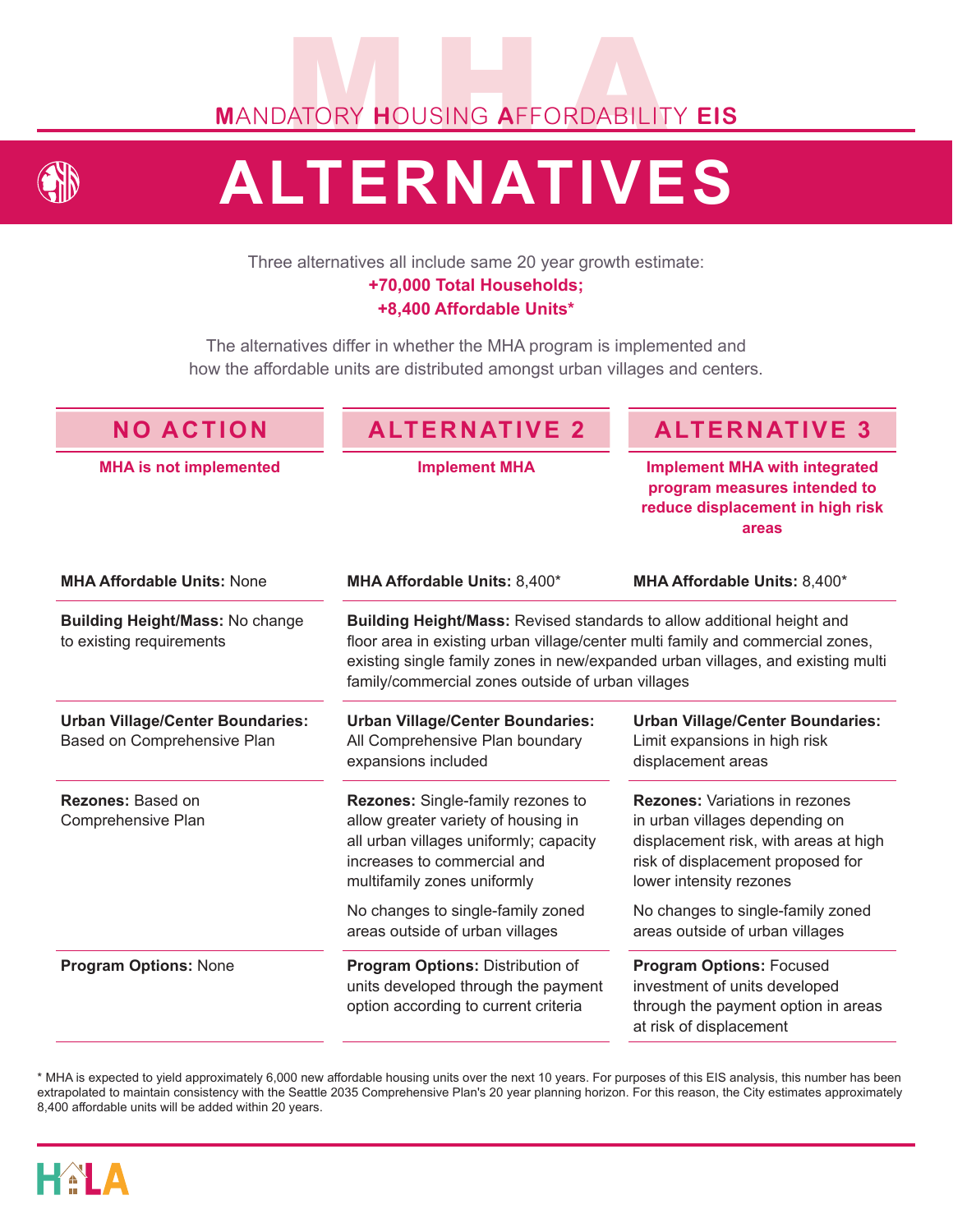**<sup>M</sup>**ANDATORY MHA **<sup>H</sup>**OUSING **<sup>A</sup>**FFORDABILITY **EIS**



## **PROPOSED SCOPE**

The EIS analysis will incorporate and leverage information and analyses contained in the recent Seattle 2035 Comprehensive Plan EIS (2016), Growth and Equity Analysis (2016), and other recent city studies and plans.

## HOUSING AND SOCIOECONOMICS

- Review of future housing development and supply
- Housing affordability, including a qualitative assessment of the MHA performance and fee options on the overall supply and distribution of affordable housing and MHA requirements on market-rate housing production
- Assessment of socio-economic characteristics, current housing affordability, and relative potential for displacement under each alternative

## TRANSPORTATION

• Assessment of potential impacts on mobility, circulation, transit, parking, bicycle and walking patterns

## HISTORIC RESOURCES

• Potential impacts to historic character and patterns of development and potential impacts on national register historic districts

## LAND USE

• Impacts to land use patterns, compatibility with existing and planned land use patterns, consistency with applicable plans and policies

## OPEN SPACE AND RECREATION

• Assessment of potential changes to development patterns with respect to existing open space needs, potential impacts of increased density and development on open space needs

## AESTHETICS, HEIGHT/BULK/SCALE

- Impacts to visual character, including scale compatibility, street-level conditions, public spaces
- Qualitative review of potential shadow impacts

HA A

## PUBLIC SERVICES AND UTILITIES

- Police, fire and emergency medical services, public schools, water, sewer, stormwater
- Potential impacts related to demand for services overall and in different geographic areas of the City